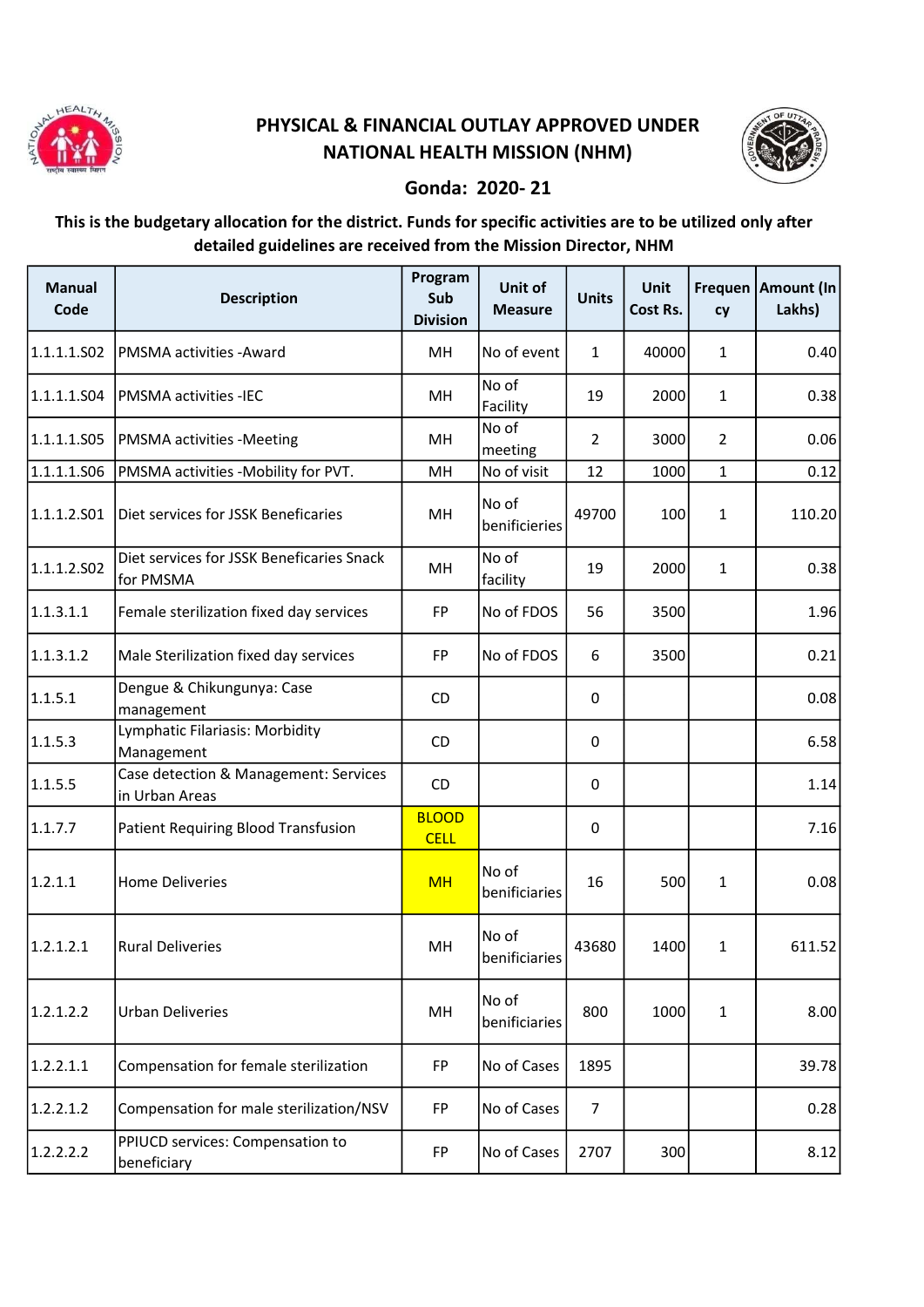| <b>Manual</b><br>Code | <b>Description</b>                                                                          | Program<br>Sub<br><b>Division</b> | Unit of<br><b>Measure</b> | <b>Units</b> | <b>Unit</b><br>Cost Rs. | cy           | Frequen   Amount (In<br>Lakhs) |
|-----------------------|---------------------------------------------------------------------------------------------|-----------------------------------|---------------------------|--------------|-------------------------|--------------|--------------------------------|
| 1.2.2.2.3             | PAIUCD Services: Compensation to<br>beneficiary                                             | FP                                | No of Cases               | 190          | 300                     |              | 0.57                           |
| 1.2.2.2.4             | Injectable contraceptive incentive for<br>beneficiaries                                     | FP                                | No of Cases               | 8028         | 100                     |              | 8.03                           |
| 1.2.3.2               | TB Patient Nutritional Support under<br>Nikshay Poshan Yojana                               | <b>CD</b>                         |                           | 0            |                         |              | 209.17                         |
| 1.3.1.1               | SNCU                                                                                        | <b>CH</b>                         | No of<br>Facility         | $\mathbf 1$  |                         |              | 11.00                          |
| 1.3.1.2               | <b>NBSU</b>                                                                                 | <b>CH</b>                         | No of<br>Facility         | 16           | 5000                    | 12           | 9.60                           |
| 1.3.1.4               | <b>NRCs</b>                                                                                 | CН                                | No of<br>Facility         | $\mathbf{1}$ |                         |              | 7.80                           |
| 1.3.1.6               | AH/ RKSK Clinics                                                                            | <b>RKSK</b>                       |                           | 18           |                         |              | 2.88                           |
| 1.3.1.7.502           | Phone and Internet Charges for DEIC<br>Manager                                              | <b>RBSK</b>                       | no of DEIC<br>managers    | $\mathbf 0$  | 2000                    | $\mathbf{1}$ | 0.02                           |
| 1.3.1.8               | District NCD Clinic                                                                         |                                   |                           | 0            |                         |              | 1.00                           |
| 1.3.1.9               | CHC NCD Clinic: Mobility, Miscellaneous &<br>Contingencies                                  | <b>NCD</b>                        |                           | 0            |                         |              | 16.00                          |
| 1.3.2.4               | Consumables for computer including<br>provision for internet access for<br>strengthening RI | R <sub>l</sub>                    | No.                       | 0            | 1000                    | 12           | 0.12                           |
| 1.3.2.6.S01           | <b>IMEP Services- BMW- DH</b>                                                               | <b>IMEP</b>                       |                           | 308          |                         |              | 40.47                          |
| 1.3.2.6.502           | IMEP Services- BMW- CHC/BPHC                                                                | <b>IMEP</b>                       |                           | 488          |                         |              | 64.12                          |
| 1.3.2.6.S03           | IMEP Services- BMW Block Level UPHC &<br>District Level UPHC                                | <b>IMEP</b>                       |                           | 4            |                         |              | 0.53                           |
| 1.3.2.6.504           | IMEP Services - BMW-MCH Wing                                                                | <b>IMEP</b>                       |                           | 130          |                         |              | 17.08                          |
| 1.3.2.6.506           | IMEP Services- Machnized Cleaning - DH                                                      | <b>IMEP</b>                       |                           | 0            |                         |              | 103.75                         |
| 1.3.2.6.S07           | IMEP Services- Machnized Cleaning - MCH<br>Wing (100 Bed)                                   | <b>IMEP</b>                       |                           | $\mathbf{1}$ |                         |              | 35.53                          |
| 1.3.2.6.508           | IMEP Services- Mannual Laundry-DH &<br>MCH Wing (100 Bed)                                   | <b>IMEP</b>                       |                           | 0            |                         |              | 14.04                          |
| 1.3.2.6.509           | IMEP Services- Mechanized Laundry-50<br>District Level Hospital                             | <b>IMEP</b>                       |                           | 1            |                         |              | 32.42                          |
| 1.3.2.6.510           | IMEP Services- Cleaning - CHC/BPHC                                                          | <b>IMEP</b>                       |                           | 488          |                         |              | 32.11                          |
| 1.3.2.6.S11           | IMEP Services-Cleaning - MCH Wing                                                           | <b>IMEP</b>                       |                           | 30           |                         |              | 1.97                           |
| 1.3.2.6.513           | <b>IMEP Services-Cleaniness - Sub Centers</b>                                               | <b>IMEP</b>                       |                           | 322          |                         |              | 19.32                          |
| 1.3.2.6.S15           | POL for generator-DH                                                                        | <b>IMEP</b>                       |                           | $\pmb{0}$    |                         |              | 6.30                           |
| 1.3.2.6.516           | POL for generator -CHC and BPHC                                                             | <b>IMEP</b>                       |                           | $\pmb{0}$    |                         |              | 25.20                          |
| 2.1.3.1               | <b>Blood collection and Transport Vans</b>                                                  | <b>BLOOD</b><br><b>CELL</b>       | No of units               | 0            | 660000                  | $\mathbf{1}$ | 6.60                           |
| 2.2.1                 | POL for Family Planning/Others                                                              | <b>FP</b>                         | No of FDOS                | 91           | 1000                    |              | 0.91                           |
| 2.2.2                 | Mobility & Communication support for AH<br>counsellors & RKSK Coordinators                  | <b>RKSK</b>                       | No of<br>Councelor        | 18           | 1200                    | 12           | 2.59                           |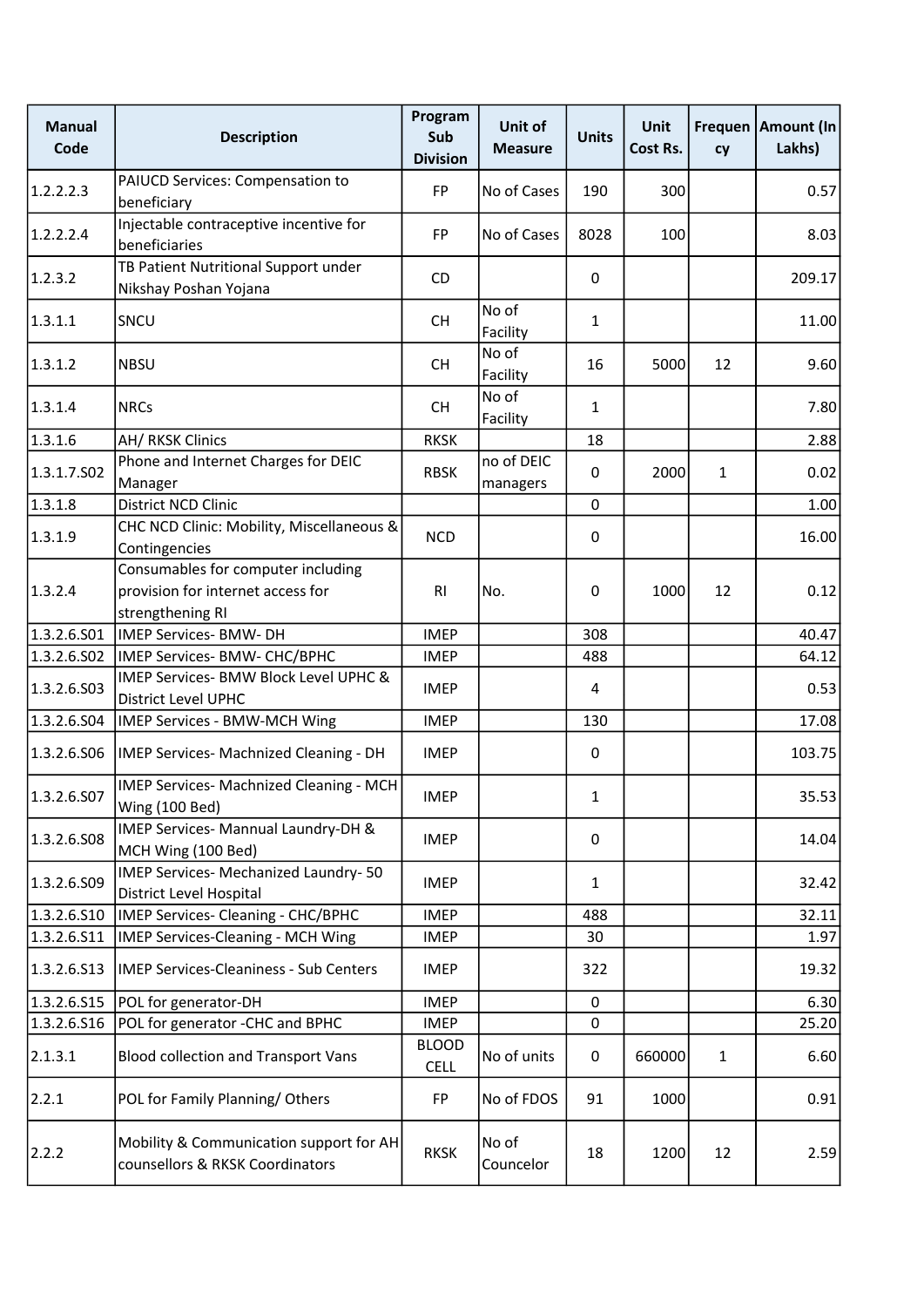| <b>Manual</b><br>Code | <b>Description</b>                                                                                                                                                                               | Program<br>Sub<br><b>Division</b> | Unit of<br><b>Measure</b>               | <b>Units</b> | <b>Unit</b><br>Cost Rs. | cy           | Frequen   Amount (In<br>Lakhs) |
|-----------------------|--------------------------------------------------------------------------------------------------------------------------------------------------------------------------------------------------|-----------------------------------|-----------------------------------------|--------------|-------------------------|--------------|--------------------------------|
| 2.2.3                 | Mobility support for RBSK Mobile health<br>team                                                                                                                                                  | <b>RBSK</b>                       | No of<br>vehicles                       | 32           | 33000                   | 12           | 126.72                         |
| 2.2.4                 | Support for RBSK: CUG connection per<br>team and rental                                                                                                                                          | <b>RBSK</b>                       | No of teams                             | 32           | 200                     | 12           | 0.77                           |
| 2.3.1.1.2             | Monthly Village Health and Nutrition Days                                                                                                                                                        | <b>RI</b>                         | no of<br>sessions                       | 3975         | 100                     | $\mathbf{1}$ | 3.97                           |
| 2.3.1.5               | Organizing Adolescent Health day                                                                                                                                                                 | <b>RKSK</b>                       | No of AHD                               | 288          | 2500                    | $\mathbf{1}$ | 7.20                           |
| 2.3.1.6               | <b>Organising Adolescent Friendly Club</b><br>meetings at subcentre Level                                                                                                                        | <b>RKSK</b>                       | No of AFC                               | 864          | 250                     | 9            | 2.16                           |
| 2.3.1.9               | Focus on slum & underserved areas in<br>urban areas/alternative vaccinator for<br>slums                                                                                                          | R <sub>l</sub>                    |                                         | 48           |                         |              | 1.01                           |
| 2.3.1.10              | Mobility support for mobile health team/<br>TA/DA to vaccinators                                                                                                                                 | RI                                | No of<br>mobile<br>immunizati<br>on Van | $\mathbf 0$  | 33000                   |              | 5.94                           |
| 2.3.2.3               | DMHP: Targeted interventions at<br>community level Activities & interventions<br>targeted at schools, colleges, workplaces,<br>out of school adolescents, urban slums<br>and suicide prevention. | <b>NCD</b>                        |                                         | 0            |                         |              | 6.00                           |
| 2.3.2.5               | <b>Tobacco Cessation Centre (TCC): Weekly</b><br>FGD with the tobacco users                                                                                                                      | <b>NCD</b>                        |                                         | 0            |                         |              | 0.52                           |
| 2.3.3.2               | Screening and free spectacles to school<br>children                                                                                                                                              | <b>NCD</b>                        |                                         | 0            |                         |              | 6.02                           |
| 2.3.3.3               | Screening and free spectacles for near<br>work to Old Person                                                                                                                                     | <b>NCD</b>                        |                                         | 0            |                         |              | 6.02                           |
| 2.3.3.4.1             | Coverage of Public School                                                                                                                                                                        | <b>NCD</b>                        |                                         | $\pmb{0}$    |                         |              | 0.67                           |
| 2.3.3.4.2             | Coverage of Pvt. School                                                                                                                                                                          | <b>NCD</b>                        |                                         | 0            |                         |              | 2.00                           |
| 2.3.3.4.3             | Coverage of Public School in other's<br>school programme                                                                                                                                         | <b>NCD</b>                        |                                         | 0            |                         |              | 1.33                           |
| 2.3.3.4.4             | Coverage of Pvt. School in other's school<br>programme                                                                                                                                           | <b>NCD</b>                        |                                         | $\Omega$     |                         |              | 1.00                           |
| 2.3.3.4.5             | Sensitization campaign for college<br>students                                                                                                                                                   | <b>NCD</b>                        |                                         | 0            |                         |              | 2.00                           |
| 3.1.1.1.1             | JSY Incentive to ASHA                                                                                                                                                                            | <b>MH</b>                         | No of ASHA                              | 36800        | 600                     | $\mathbf{1}$ | 220.80                         |
| 3.1.1.1.2             | ASHA incentive under MAA programme<br>@ Rs 100 per ASHA for quarterly mother's<br>meeting                                                                                                        | <b>CH</b>                         | No of<br>meetings                       | 2439         | 100                     |              | 4.88                           |
| 3.1.1.1.3.501         | Incentive for Home Based Newborn Care<br>programme Rural                                                                                                                                         | <b>CH</b>                         | No of<br>newborn                        | 71944        | 250                     | $\mathbf{1}$ | 179.86                         |
| 3.1.1.1.5             | Incentive for referral of SAM cases to NRC<br>and for follow up of discharge SAM<br>children from NRCs                                                                                           | <b>CH</b>                         | No of Child                             | 860          | 150                     | $\mathbf{1}$ | 0.26                           |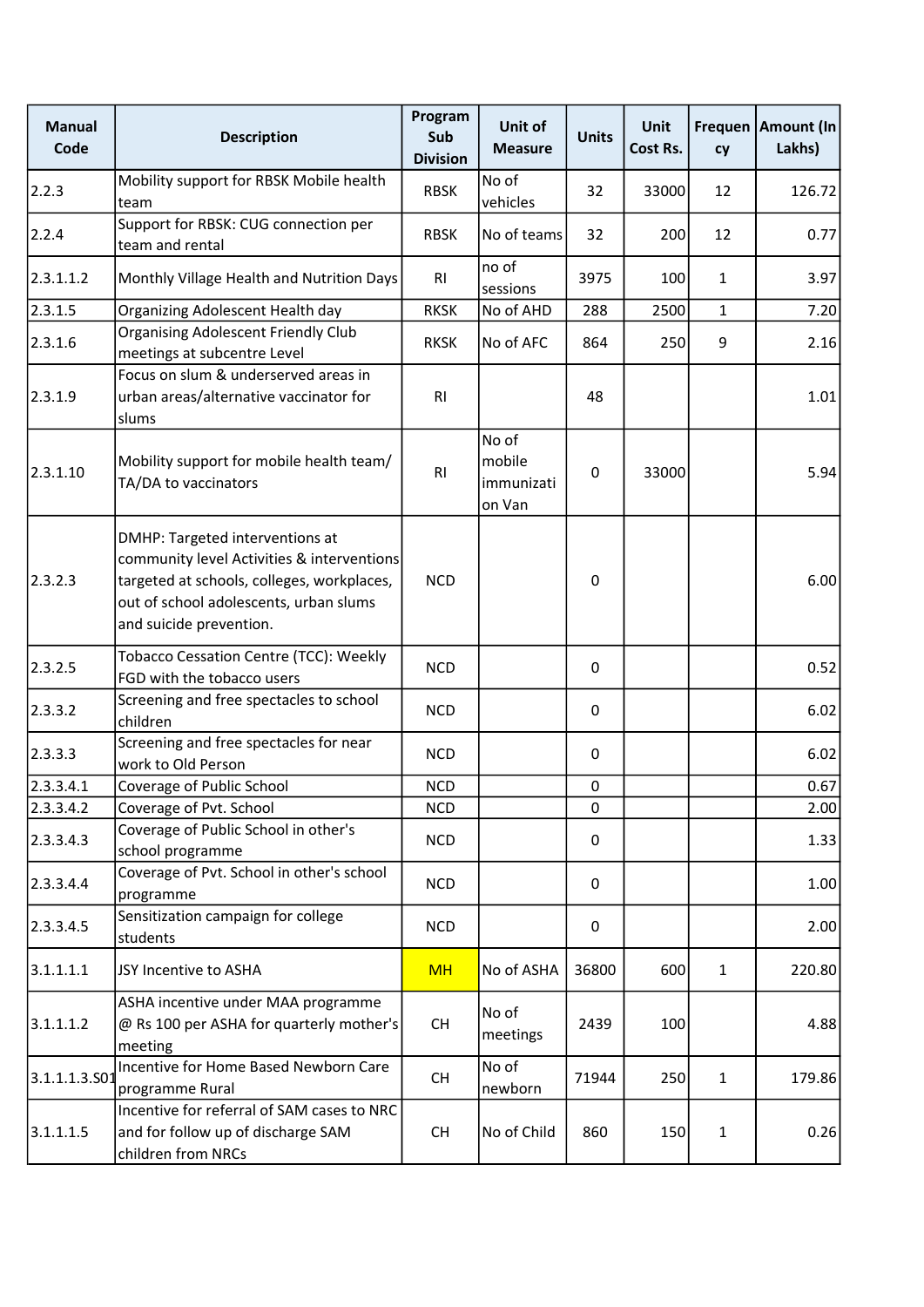| <b>Manual</b><br>Code | <b>Description</b>                                                                                                        | Program<br>Sub<br><b>Division</b> | Unit of<br><b>Measure</b>      | <b>Units</b> | <b>Unit</b><br>Cost Rs. | cy           | Frequen   Amount (In<br>Lakhs) |
|-----------------------|---------------------------------------------------------------------------------------------------------------------------|-----------------------------------|--------------------------------|--------------|-------------------------|--------------|--------------------------------|
| 3.1.1.1.6             | Incentive for National Deworming Day for<br>mobilising out of school children                                             | <b>RKSK</b>                       | No of ASHA                     | 3315         | 100                     | $\mathbf{1}$ | 3.32                           |
| 3.1.1.1.7             | Incentive for IDCF for prophylactic<br>distribution of ORS to family with under-<br>five children.                        | <b>CH</b>                         | No of ASHA                     | 2439         | 100                     | $\mathbf{1}$ | 2.44                           |
| 3.1.1.1.9             | National Iron Plus Incentive for mobilizing<br>children and/or ensuring compliance and<br>reporting (6-59 months)         | <b>CH</b>                         | No of ASHA                     | 2685         | 50                      | $\mathbf{1}$ | 8.06                           |
| 3.1.1.1.11            | ASHA Incentive under Immunzation                                                                                          | RI                                | no of<br>children              | 69803        | 225                     | $\mathbf{1}$ | 157.06                         |
| 3.1.1.1.12            | Incentive to ASHA for Quaterly Visit Under<br><b>HBYC</b> program                                                         | <b>CH</b>                         | No of Child<br>/ 5 visits      | 35181        | 250                     | $\mathbf{1}$ | 87.95                          |
| 3.1.1.1.13.SO         | ASHA incentive for HRP identification and<br>follow up                                                                    | MH                                | No of ASHA                     | 2000         | 300                     | $\mathbf{1}$ | 6.00                           |
| 3.1.1.2.1             | ASHA Incentives under Saas Bahu<br>Sammellan                                                                              | FP                                | No of Saas<br>Bahu<br>Sammelan | 1915         | 100                     |              | 1.91                           |
| 3.1.1.2.2             | ASHA Incentives under Nayi Pehl Kit                                                                                       | FP                                | No of Nayi<br>Pahel Kit        | 7120         | 100                     |              | 7.12                           |
| 3.1.1.2.4             | ASHA PPIUCD incentive for accompanying<br>the client for PPIUCD insertion                                                 | <b>FP</b>                         |                                | 2707         | 150                     |              | 4.06                           |
| 3.1.1.2.5             | ASHA PAIUCD incentive for accompanying<br>the client for PAIUCD insertion                                                 | <b>FP</b>                         |                                | 17           | 150                     |              | 0.03                           |
|                       | ASHA incentive under ESB scheme for<br>3.1.1.2.6.S01 promoting spacing of births between 02<br>children                   | FP                                | No of Clints                   | 438          | 500                     |              | 2.19                           |
|                       | ASHA incentive under ESB scheme for<br>3.1.1.2.6.S02 promoting spacing of 02 years after<br>marriage                      | FP                                | No of Clints                   | 438          | 500                     |              | 2.19                           |
| 3.1.1.2.7             | ASHA incentive under ESB scheme for<br>promoting Adoption of Limiting Method<br>upto Two Children                         | FP                                | No of Clints                   | 356          | 1000                    |              | 3.56                           |
| 3.1.1.2.9.501         | ASHA incentive for injectable<br>contraceptive                                                                            | FP                                | No of Cases                    | 5620         | 100                     |              | 5.62                           |
|                       | Reimbursement of travel expenses for<br>3.1.1.2.9.S02 accompanying a women to facility for<br>medical abortion            | FP                                | No of Cases                    | 40           | 225                     |              | 0.09                           |
|                       | Reimbursement of travel expenses for<br>3.1.1.2.9.S03 accompanying a women to facility for<br>surgical abortion (MVA/EVA) | FP                                | No of Cases                    | 40           | 150                     |              | 0.06                           |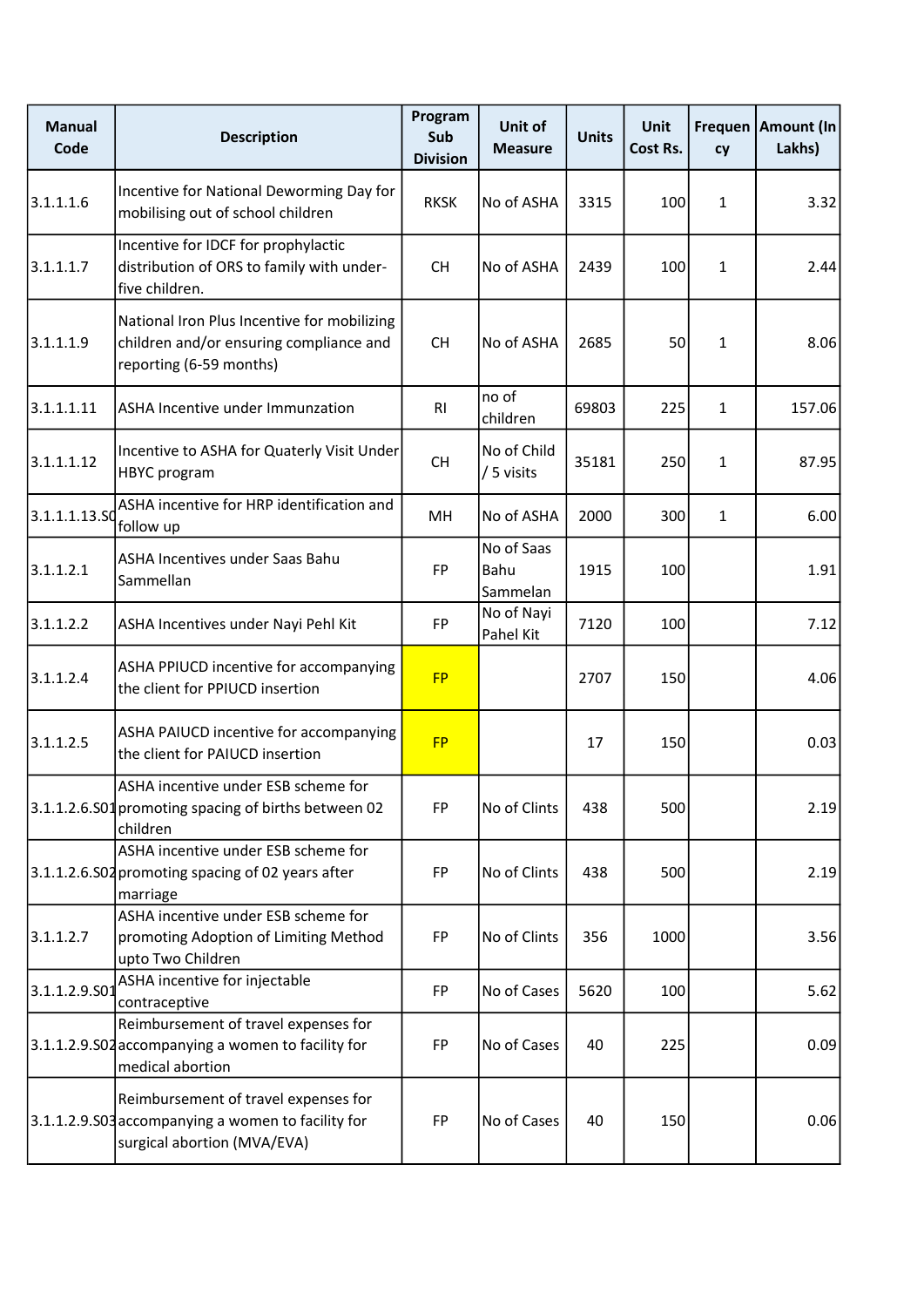| <b>Manual</b><br>Code | <b>Description</b>                                                                             | Program<br>Sub<br><b>Division</b> | Unit of<br><b>Measure</b>      | <b>Units</b> | <b>Unit</b><br>Cost Rs. | cy           | Frequen   Amount (In<br>Lakhs) |
|-----------------------|------------------------------------------------------------------------------------------------|-----------------------------------|--------------------------------|--------------|-------------------------|--------------|--------------------------------|
| 3.1.1.3.2             | Incentive for mobilizing adolescents and<br>community for AHD                                  | <b>RKSK</b>                       | No of ASHA                     | 480          | 200                     | $\mathbf{1}$ | 2.88                           |
| 3.1.1.4.2             | ASHA Incentive for Dengue and<br>Chikungunya                                                   |                                   |                                | 0            |                         |              | 31.86                          |
| 3.1.1.4.4             | ASHA incentive for referral of AES/JE<br>cases to the nearest CHC/DH/Medical<br>College        |                                   |                                | 0            |                         |              | 0.10                           |
| 3.1.1.4.5             | Honorarium for Drug Distribution<br>including ASHAs and supervisors involved<br>in MDA         |                                   |                                | 0            |                         |              | 54.85                          |
| 3.1.1.4.8.1           | ASHA incentive for detection of leprosy                                                        |                                   |                                | 365          |                         |              | 0.91                           |
| 3.1.1.4.8.2           | <b>ASHA Incentive for PB (Treatment</b><br>completion)                                         |                                   |                                | 219          |                         |              | 0.88                           |
| 3.1.1.4.8.3           | ASHA Incentive for MB (Treatment<br>completion)                                                |                                   |                                | 146          |                         |              | 0.88                           |
| 3.1.1.4.9             | ASHA Involvement under NLEP -<br>Sensitisation                                                 |                                   |                                | 300          |                         |              | 0.30                           |
| 3.1.1.5.1             | <b>ASHA Incentive under NIDDCP</b>                                                             |                                   |                                | $\mathbf 0$  |                         |              | 9.56                           |
| 3.1.1.5.2.503         | ASHA Incentive Filling of CBAC forms<br>Under HWC                                              | <b>CP</b>                         |                                | 0            |                         |              | 19.50                          |
| 3.1.1.5.2.SO4         | ASHA Incentive for Mobilising, Screening<br>and Follow Up Under HWC                            | <b>CP</b>                         |                                | $\mathbf 0$  |                         |              | 19.50                          |
| 3.1.1.6.1             | ASHA incentives for routine activities                                                         | <b>CP</b>                         |                                | 3186         |                         |              | 764.64                         |
|                       | 3.1.1.6.3.S04 Incentive to ASHA Facilitator                                                    | <b>CP</b>                         |                                | 160          |                         |              | 8.64                           |
| 3.1.1.6.3.S05         | Incentive to ASHA for Health Promotion<br>Day                                                  | <b>CP</b>                         |                                | 3186         |                         |              | 76.46                          |
|                       | 3.1.1.6.3.S06 Incentive to ASHA under PMMVY                                                    | <b>CP</b>                         |                                | 19116        |                         |              | 19.12                          |
| 3.1.1.6.3.507         | Incentive to ASHA Facilitator for<br><b>CBAC, HRP and SAM Tracking</b>                         | CP                                |                                | 160          |                         |              | 24.00                          |
| 3.1.2.8.502           | Training under HBYC TOT at District Level<br>& Block Level Training                            | <b>CH</b>                         | No of Batch                    | 36           |                         |              | 26.87                          |
| 3.1.2.10              | Any Other (ASHATraining Cost)                                                                  |                                   |                                | $\mathbf{0}$ |                         |              | 45.55                          |
| 3.1.3.1               | Supervision costs by ASHA facilitators(12<br>months)                                           | CP                                |                                | 160          |                         |              | 115.20                         |
| 3.1.3.2               | Support provisions to ASHA (Uniform)                                                           | <b>CP</b>                         |                                | 3346         |                         |              | 20.08                          |
| 3.1.3.3               | Awards to ASHA's/Link workers                                                                  | CP                                |                                | 0            |                         |              | 10.09                          |
| 3.1.3.4               | Mobilization of children through ASHA or<br>other mobilizers                                   | R <sub>l</sub>                    | No of<br>session               | 31795        | 150                     | $\mathbf{1}$ | 47.69                          |
| 3.1.3.5.501           | Incentive for other link workers for<br>Prepration of Due List of Childrens to be<br>immunized | RI                                | No of<br>session               | 1644         | 100                     | $\mathbf{1}$ | 1.64                           |
| 3.2.1.502             | Other activities under Mission Parivar<br>Vikas: Demand Generation (Saas Bahu<br>Sammellan)    | <b>FP</b>                         | No of Saas<br>Bahu<br>Sammelan | 1915         | 1500                    |              | 28.72                          |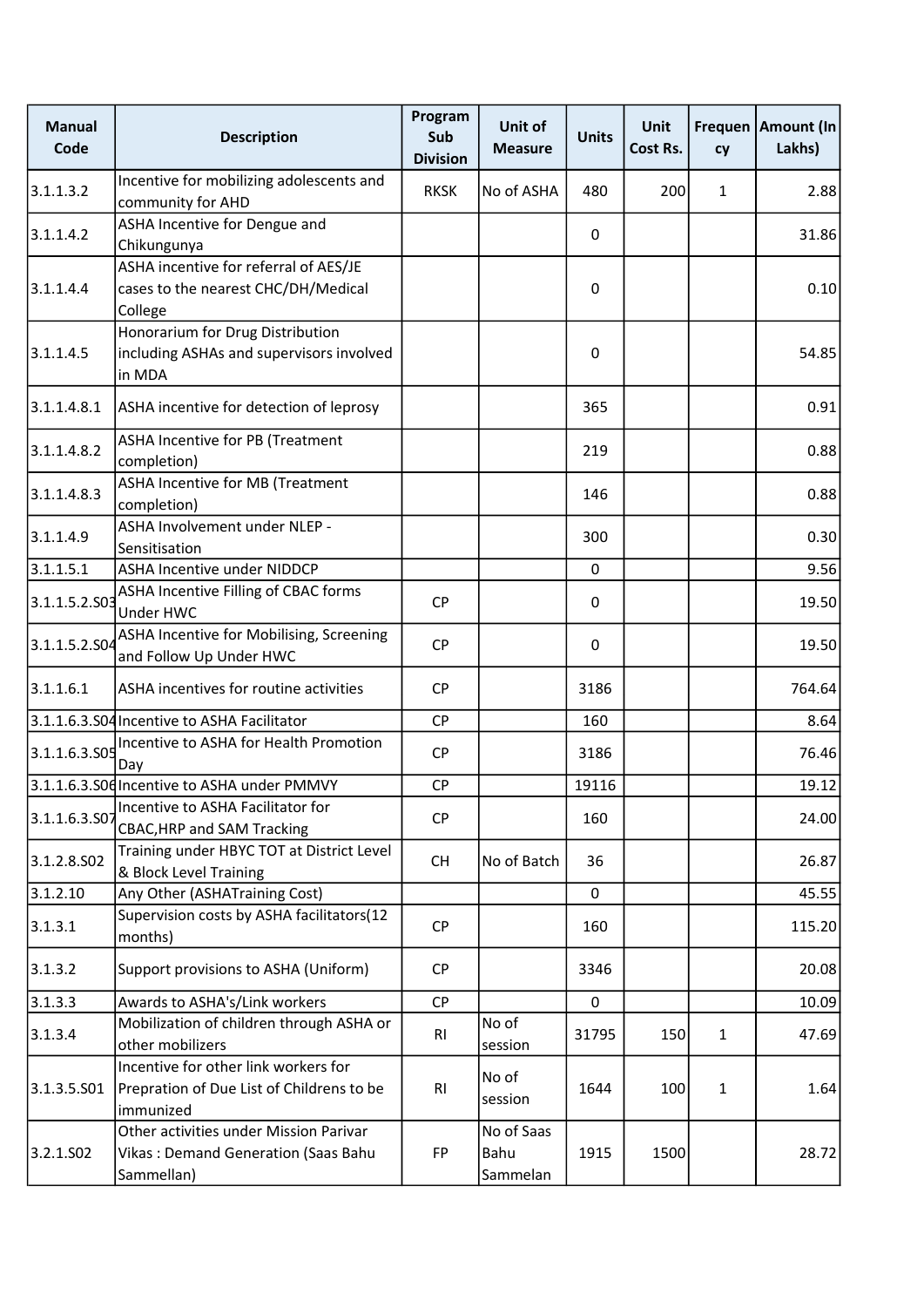| <b>Manual</b><br>Code | <b>Description</b>                                                                                      | Program<br>Sub<br><b>Division</b> | Unit of<br><b>Measure</b>     | <b>Units</b> | <b>Unit</b><br>Cost Rs. | cy           | Frequen   Amount (In<br>Lakhs) |
|-----------------------|---------------------------------------------------------------------------------------------------------|-----------------------------------|-------------------------------|--------------|-------------------------|--------------|--------------------------------|
| 3.2.2                 | <b>Incentives for Peer Educators</b>                                                                    | <b>RKSK</b>                       | No of PE                      | 1920         | 50                      | $\mathbf{1}$ | 11.52                          |
| 3.2.3.1.1             | <b>Treatment Supporter Honorarium (Rs</b><br>1000)                                                      |                                   |                               | 0            |                         |              | 41.83                          |
| 3.2.3.1.2             | Treatment Supporter Honorarium (Rs<br>5000)                                                             |                                   |                               | 0            |                         |              | 6.36                           |
| 3.2.3.1.3             | Incentive for informant (Rs 500)                                                                        |                                   |                               | $\mathbf 0$  |                         |              | 4.70                           |
|                       | Incentive for community                                                                                 |                                   |                               |              |                         |              |                                |
| 3.2.3.4.501           | volunteers/supervisors/LT etc<br>undertaking ACF                                                        |                                   |                               | $\mathbf 0$  |                         |              | 49.74                          |
|                       | Dengue & Chikungunya: Vector Control,                                                                   |                                   |                               |              |                         |              |                                |
| 3.2.5.2.1             | environmental management & fogging                                                                      |                                   |                               | $\mathbf 0$  |                         |              | 3.49                           |
|                       | machine                                                                                                 |                                   |                               |              |                         |              |                                |
|                       | Training of PRI's representatives/ Police                                                               |                                   |                               |              |                         |              |                                |
| 3.3.3.2               | personnel/ Teachers/ Transport                                                                          |                                   |                               |              |                         |              | 0.30                           |
|                       | personnel/ NGO personnel/ other                                                                         |                                   |                               | $\mathbf 0$  |                         |              |                                |
|                       | stakeholders                                                                                            |                                   |                               |              |                         |              |                                |
| 3.3.4.501             | <b>AAA Platform</b>                                                                                     |                                   |                               | 6281         |                         |              | 28.26                          |
| 4.1.1                 | <b>District Hospitals</b>                                                                               | <b>CP</b>                         |                               | 2            |                         |              | 10.00                          |
| 4.1.3                 | <b>Community Health Centers</b>                                                                         | CP                                |                               | 16           |                         |              | 40.00                          |
| 4.1.4                 | <b>Primary Health Centers</b>                                                                           | CP                                |                               | 50           |                         |              | 43.75                          |
| 4.1.5                 | Sub Centers                                                                                             | <b>CP</b>                         |                               | 322          |                         |              | 38.64                          |
| 4.1.6                 | Village Health Sanitation & Nutrition                                                                   | <b>CP</b>                         |                               | 1541         |                         |              | 92.46                          |
|                       | Committee                                                                                               |                                   |                               |              |                         |              |                                |
| 4.1.7.501             | H&WC Additional Untied Grant-SC                                                                         | <b>CP</b>                         |                               | $\mathbf 0$  |                         |              | 37.20                          |
| 4.1.7.502             | H&WC Additional Untied Grant-PHC                                                                        | CP                                |                               | 0            |                         |              | 15.50                          |
| 5.1.1.2.8             | Infrastructure strengthening of SC to<br>H&WC                                                           | <b>CP</b>                         |                               | $\mathbf 0$  |                         |              | 350.00                         |
| 5.1.1.2.9             | Infrastructure strengthening of PHC to<br>H&WC                                                          |                                   |                               | 0            |                         |              | 16.44                          |
|                       | Blood bank/ Blood storage/ Day care                                                                     | <b>BLOOD</b>                      |                               |              |                         |              |                                |
| 5.3.3                 | centre for hemoglobinopathies                                                                           | <b>CELL</b>                       |                               | $\mathbf 0$  |                         |              | 4.50                           |
| 5.3.9                 | Safety Pits                                                                                             | <b>RI</b>                         | No.                           | 9            | 6000                    | $\mathbf{1}$ | 0.54                           |
| 5.3.13                | ICU Establishment in Endemic District                                                                   | CD                                |                               | 0            |                         |              | 0.99                           |
| 5.3.14                | Civil Works under RNTCP                                                                                 | CD                                |                               | $\pmb{0}$    |                         |              | 5.91                           |
| 6.1.1.1.1             | MVA / EVA for Safe Abortion services                                                                    | FP/CAC                            | No of MVA/<br><b>EVA kits</b> | 20           | 3000                    |              | 0.60                           |
| 6.1.1.2.3S            | Procurement Of Equipment for Skill Lab<br><b>Under SAANS at District Level</b>                          | <b>CH</b>                         | No of<br>Equipment            | 1            |                         |              | 2.50                           |
|                       | Procurement Of Hand held Pulse<br>6.1.1.2.3.S02 Oximeter and nebulizer under SAANS at<br>District Level | <b>CH</b>                         | No of<br>Equipment            | 72           |                         |              | 6.48                           |
| 6.1.1.2.4.504         | Procurement of equipment for SNCU<br>(Old)                                                              | <b>CH</b>                         | No of<br>Equipment            | 19           |                         |              | 8.94                           |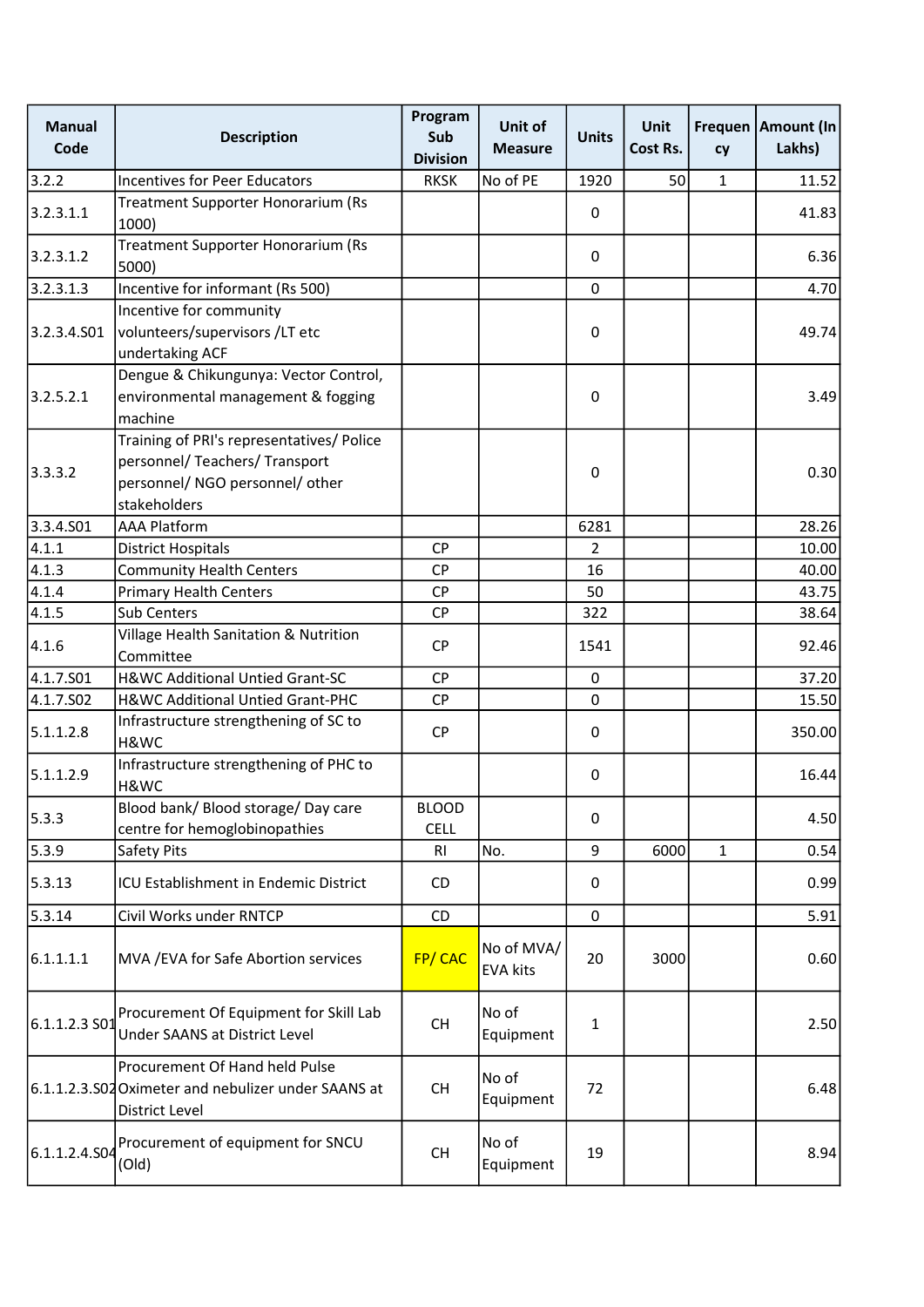| <b>Manual</b><br>Code | <b>Description</b>                                                       | Program<br>Sub<br><b>Division</b> | Unit of<br><b>Measure</b> | <b>Units</b> | <b>Unit</b><br>Cost Rs. | cy           | Frequen   Amount (In<br>Lakhs) |
|-----------------------|--------------------------------------------------------------------------|-----------------------------------|---------------------------|--------------|-------------------------|--------------|--------------------------------|
| 6.1.1.3.5             | PPIUCD forceps                                                           | <b>FP</b>                         | No of Kallys<br>forceps   | 5            | 1000                    |              | 0.05                           |
| 6.1.1.5.1             | Equipment for Mobile health teams                                        | <b>RBSK</b>                       | No of teams               | 32           | 5000                    | $\mathbf{1}$ | 1.60                           |
| 6.1.1.15.2            | <b>Equipment for IHIP</b>                                                |                                   |                           | 0            |                         |              | 0.60                           |
| 6.1.1.17.1            | Equipments                                                               |                                   |                           | 0            |                         |              | 0.05                           |
| 6.1.1.18.1            | Procurement of Equipment                                                 |                                   |                           | 0            |                         |              | 2.50                           |
| 6.1.1.19.3            | Grant-in-aid for Vision Centre (PHC)<br>(Govt.)                          |                                   |                           | 0            |                         |              | 1.00                           |
| 6.1.1.21.1            | Recurring GIA: Machinery & Equipment<br>for DH                           |                                   |                           | 0            |                         |              | 1.50                           |
| 6.1.1.21.4            | Non-recurring GIA: Machinery &<br><b>Equipment for CHC</b>               |                                   |                           | 0            |                         |              | 2.50                           |
| 6.1.1.23.4            | Non-recurring: Equipment at CHC NCD<br>clinic                            |                                   |                           | 0            |                         |              | 88.00                          |
| 6.1.2.3.1             | <b>MCR</b>                                                               |                                   |                           | 100          |                         |              | 0.40                           |
| 6.1.2.3.2             | Aids/Appliance                                                           |                                   |                           | 0            |                         |              | 0.17                           |
| 6.1.2.5.1             | Tablets; software for H&WC and ANM/<br><b>MPW</b>                        | <b>CP</b>                         |                           | 0            |                         |              | 5.15                           |
| 6.1.3.1.3             | <b>Equipment Maintenance</b>                                             |                                   |                           | 0            |                         |              | 1.47                           |
| 6.2.1.2               | Drugs for Safe Abortion (MMA)                                            | FP/CAC                            | No of<br><b>Tablets</b>   | 300          |                         |              | 0.04                           |
| 6.2.1.7.5.S01         | Drugs & Consumables Normal Delivery L1<br>Facility                       | MH                                | No of<br>benificieries    | 5900         | 100                     |              | 1.18                           |
| 6.2.1.7.5.S02         | Drugs & Consumables Normal Delivery L2<br>Facility                       | MH                                | No of<br>benificieries    | 26800        | 200                     | $\mathbf{1}$ | 10.72                          |
| 6.2.1.7.5.503         | Drugs & Consumables Normal Delivery L3<br>Facility                       | MH                                | No of<br>benificieries    | 19300        | 300                     | $\mathbf{1}$ | 15.44                          |
| 6.2.1.7.5.504         | Drugs & Consumables Caesarean Delivery<br>L3 Facility                    | MH                                | No of<br>benificieries    | 3600         | 1800                    | $\mathbf{1}$ | 12.96                          |
| 6.2.1.7.5.508         | Drugs & Consumables Safe Dilivery Kit for<br>HIV infected Pregnant Women | MН                                | No of<br>benificieries    | 40           | 1500                    | $\mathbf{1}$ | 0.60                           |
| 6.2.2.9               | AEFI kit under RI Program                                                | R <sub>l</sub>                    | No.                       | 95           | 200                     | $\mathbf{1}$ | 0.19                           |
| 6.2.3.1               | Nayi Pehl Kit                                                            | FP                                | No of Nayi<br>Pahel Kit   | 7120         | 220                     |              | 15.66                          |
| 6.2.5.1               | Medicine for Mobile health team                                          | <b>RBSK</b>                       | No of teams               | 32           | 5000                    | $\mathbf{1}$ | 1.60                           |
| 6.2.6.4               | Replenishment of ASHA HBNC kits                                          | <b>CP</b>                         |                           | 2845         |                         |              | 4.27                           |
| 6.2.8.1               | Red/Black plastic bags et                                                | RI                                | No of<br>session          | 39744        | $10\,$                  | $\mathbf{1}$ | 3.97                           |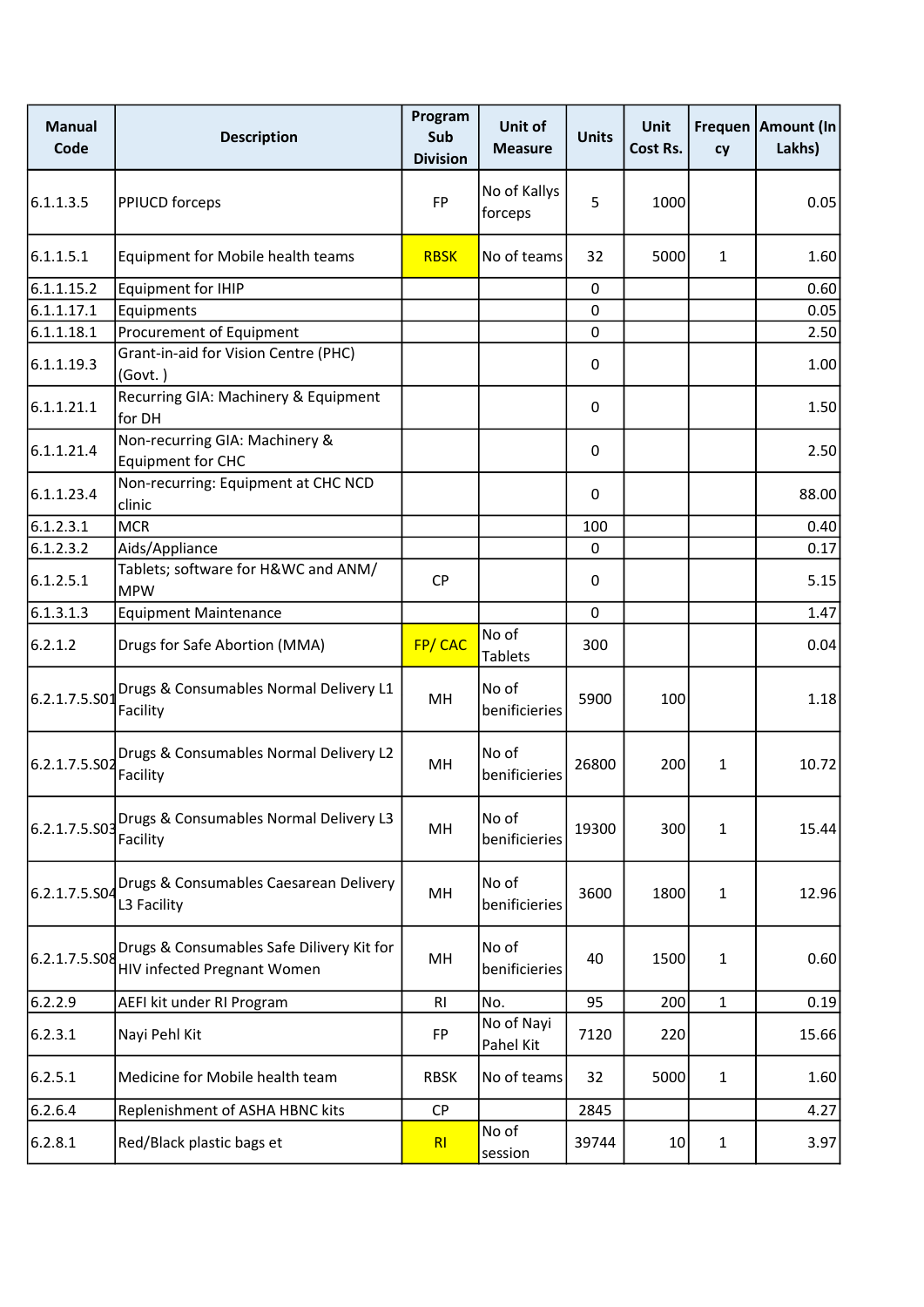| <b>Manual</b><br>Code | <b>Description</b>                                                                               | Program<br>Sub<br><b>Division</b> | Unit of<br><b>Measure</b> | <b>Units</b>   | <b>Unit</b><br>Cost Rs. | cy           | Frequen   Amount (In<br>Lakhs) |
|-----------------------|--------------------------------------------------------------------------------------------------|-----------------------------------|---------------------------|----------------|-------------------------|--------------|--------------------------------|
| 6.2.8.2               | Bleach/Hypochlorite solution/ Twin<br>bucket and hub cutter                                      | <b>RI</b>                         |                           | 20             |                         |              | 0.30                           |
| 6.2.9.1               | AYUSH drugs for DH / CHC / PHC                                                                   | <b>AYUSH</b>                      |                           | 33             |                         |              | 16.50                          |
| 6.2.10.1              | <b>Consumables for NOHP</b>                                                                      |                                   |                           | 0              |                         |              | 5.00                           |
| 6.2.12.1              | Chloroquine phosphate tablets                                                                    |                                   |                           | $\pmb{0}$      |                         |              | 0.15                           |
| 6.2.12.2              | Primaquine tablets 2.5 mg                                                                        |                                   |                           | $\mathbf 0$    |                         |              | 0.08                           |
| 6.2.12.3              | Primaquine tablets 7.5 mg                                                                        |                                   |                           | $\pmb{0}$      |                         |              | 0.15                           |
| 6.2.13.1              | Supportive drugs, lab. Reagents                                                                  |                                   |                           | $\pmb{0}$      |                         |              | 0.68                           |
| 6.2.14.1              | <b>Laboratory Materials</b>                                                                      |                                   |                           | $\pmb{0}$      |                         |              | 24.26                          |
| 6.2.14.2              | Procurement of Drugs                                                                             |                                   |                           | $\pmb{0}$      |                         |              | 12.54                          |
| 6.2.15.1              | Assistance for<br>consumables/drugs/medicines to the<br>Govt./District Hospital for Cat sx etc   | <b>NCD</b>                        |                           | 0              |                         |              | 17.64                          |
| 6.2.18.1              | Procurement of medicine & consumables<br>for TCC under NTCP                                      |                                   |                           | 0              |                         |              | 2.00                           |
| 6.2.19.1              | Drugs & supplies for District NCD Clinic                                                         |                                   |                           | 0              |                         |              | 12.00                          |
| 6.2.19.3              | Drugs & supplies for CHC NCD Clinic                                                              |                                   |                           | $\pmb{0}$      |                         |              | 32.00                          |
| 6.2.19.4              | Drugs & supplies for PHC level                                                                   |                                   |                           | 0              |                         |              | 16.50                          |
| 6.2.19.5              | Drugs & supplies for Sub-Centre level                                                            |                                   |                           | 0              |                         |              | 42.25                          |
| 6.2.22.1              | Cost of Lab recurring expences for H &<br><b>WC</b>                                              | <b>CP</b>                         |                           | 0              |                         |              | 46.50                          |
| 6.2.22.2              | Lab strengthening of SHC - HWC -                                                                 | <b>CP</b>                         |                           | $\mathbf 0$    |                         |              | 6.00                           |
| 6.4.3.501             | Free Diagnostics for Pregnant women<br>under JSSK - USG on PPP for PMSMA                         | MH                                | <b>No of USG</b>          | 1100           | 300                     | $\mathbf{1}$ | 3.30                           |
| 6.4.3.502             | Free Diagnostics for Pregnant women<br>under JSSK- AVD for for HIV & Syphilis at<br><b>VHNDs</b> | MH                                | No of AVD                 | 354            | 25                      | $\mathbf{1}$ | 9.20                           |
| 6.4.3.503             | Free Diagnostics for Pregnant women<br>under JSSK-MH                                             | <b>MH</b>                         | No of<br>benificieries    | 91000          | 200                     | $\mathbf{1}$ | 29.12                          |
| 6.4.4                 | Free Diagnostics for Sick infants under<br><b>JSSK</b>                                           | <b>CH</b>                         | No of units               | $\mathbf{1}$   |                         |              | 1.20                           |
| 7.5.2                 | Any Other                                                                                        |                                   |                           | $\mathbf 0$    |                         |              | 8.37                           |
| 8.1.1.1               | <b>ANMs</b>                                                                                      | MН                                |                           | 327            |                         |              | 603.85                         |
| 8.1.1.2.501           | Staff Nurses-100 Beded MCH Wing                                                                  | MH                                |                           | 31             |                         |              | 74.63                          |
| 8.1.1.2.503           | Staff Nurses-CD-NVBDCP-AES/JE                                                                    | <b>CD</b>                         |                           | $\mathbf{0}$   |                         |              | 52.92                          |
| 8.1.1.2.505           | Staff Nurses-MH                                                                                  | MН                                |                           | 93             |                         |              | 295.59                         |
| 8.1.1.2.511           | Staff Nurse - HWC                                                                                | CP                                |                           | 0              |                         |              | 59.72                          |
| 8.1.1.5.501           | Laboratory Technicians - 100 Beded MCH<br>Wing                                                   | MН                                |                           | 6              |                         |              | 12.38                          |
| 8.1.1.5.502           | Laboratory Technicians -HR                                                                       |                                   |                           | 4              |                         |              | 10.21                          |
| 8.1.1.5.504           | Laboratory Technicians - RNTCP                                                                   |                                   |                           | 0              |                         |              | 35.51                          |
| 8.1.1.6.505           | OT Technician                                                                                    | <b>MH</b>                         |                           | $\overline{2}$ |                         |              | 4.32                           |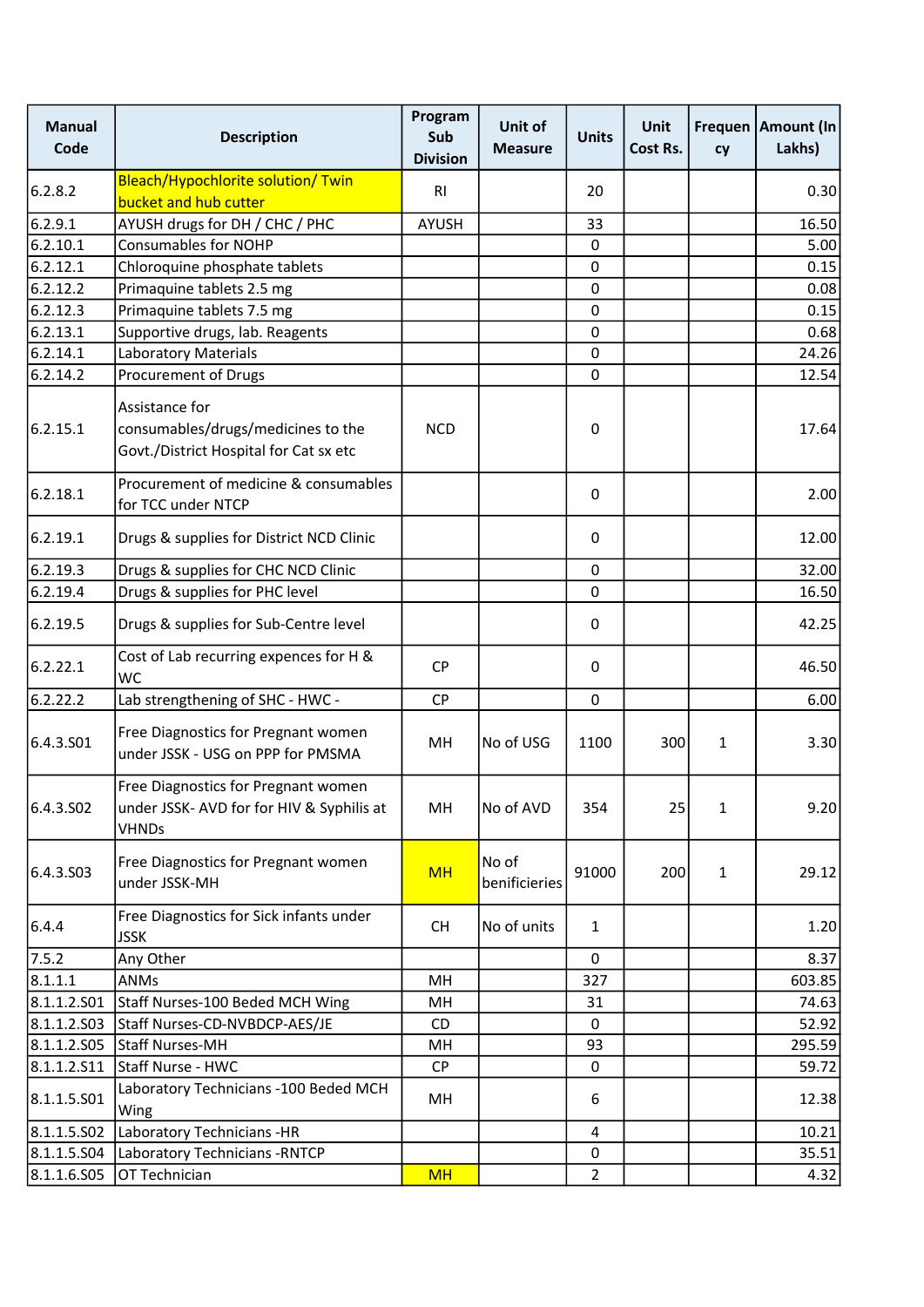| <b>Manual</b><br>Code     | <b>Description</b>                                                                                    | Program<br>Sub<br><b>Division</b> | Unit of<br><b>Measure</b> | <b>Units</b>   | Unit<br>Cost Rs. | <b>Frequen</b><br>cy | Amount (In<br>Lakhs) |
|---------------------------|-------------------------------------------------------------------------------------------------------|-----------------------------------|---------------------------|----------------|------------------|----------------------|----------------------|
| 8.1.1.6.506               | OT Technician-MCH Wing                                                                                | <b>MH</b>                         |                           | $\overline{2}$ |                  |                      | 3.95                 |
| 8.1.1.9                   | Radiographer/ X-ray technician                                                                        |                                   |                           | 3              |                  |                      | 2.53                 |
| 8.1.1.12                  | Others (Para Medical Worker)-NLEP                                                                     | <b>CD</b>                         |                           | 0              |                  |                      | 2.56                 |
| 8.1.2.1.501               | Obstetricians and Gynaecologists -100<br><b>Beded MCH Wing</b>                                        | MH                                |                           | 3              |                  |                      | 29.52                |
| 8.1.2.1.S04               | Obstetricians and Gynaecologists -MH                                                                  | MH                                |                           | $\overline{2}$ |                  |                      | 21.60                |
| 8.1.2.2.501               | Paediatricians- 100 Beded MCH Wing                                                                    | MH                                |                           | 3              |                  |                      | 21.60                |
| 8.1.2.2.503               | Paediatricians-CD-NVBDCP- AES/JE                                                                      | <b>CD</b>                         |                           | 0              |                  |                      | 18.00                |
| 8.1.2.3.502               | Anaesthetists -100 Beded MCH Wing                                                                     | MH                                |                           | 3              |                  |                      | 21.60                |
| 8.1.2.3.505               | Anaesthetists - MH                                                                                    | MH                                |                           | $\mathbf{1}$   |                  |                      | 14.40                |
| 8.1.2.5.S01               | Radiologists-100 Beded MCH Wing                                                                       | MH                                |                           | $\mathbf{1}$   |                  |                      | 7.80                 |
| 8.1.2.6.501               | Pathologists/ Haemotologists- 100 Beded<br><b>MCH Wing</b>                                            | MH                                |                           | 1              |                  |                      | 7.20                 |
| 8.1.3.5.501               | Ophthalmologists-NCD-NPCB                                                                             | <b>NCD</b>                        |                           | 0              |                  |                      | 10.54                |
|                           | FRU Operationalization for Gynae &<br>8.1.3.10.S01 anesthetist specialist on call from govt<br>sector | MH                                | No of C-<br>section       | 4              | 3000             | $\mathbf{1}$         | 0.12                 |
| 8.1.3.10.S02              | FRU Operationalization Gynecologists<br>specialist on call from pvt sector                            | MН                                | No of C-<br>section       | $\overline{2}$ | 4500             | 1                    | 0.09                 |
| 8.1.3.10.S03              | FRU Operationalization anesthetist<br>specialist on call for from pvt sector                          | MH                                | No of C-<br>section       | $\overline{2}$ | 3000             | $\mathbf{1}$         | 0.06                 |
| 8.1.4.1.S01               | Dental Surgeons- DH & CHC                                                                             |                                   |                           | 3              |                  |                      | 13.49                |
| 8.1.5.503                 | <b>Medical Officers -MH</b>                                                                           | MH                                |                           | $\overline{2}$ |                  |                      | 7.80                 |
| 8.1.5.504                 | <b>Medical Officers - UPHSSP</b>                                                                      | <b>HS</b>                         |                           | 0              |                  |                      | 28.22                |
| 8.1.6.1                   | <b>AYUSH MOs</b>                                                                                      | <b>AYUSH</b>                      |                           | 33             |                  |                      | 153.40               |
| 8.1.6.2                   | Pharmacist - AYUSH                                                                                    | <b>AYUSH</b>                      |                           | 15             |                  |                      | 23.75                |
| 8.1.7.1.1                 | MOs-AYUSH                                                                                             | <b>RBSK</b>                       |                           | 64             |                  |                      | 255.41               |
| 8.1.7.1.4                 | ANM                                                                                                   | <b>RBSK</b>                       |                           | 32             |                  |                      | 38.88                |
|                           | 8.1.7.1.5.S01 Para Medical Worker                                                                     | <b>RBSK</b>                       |                           | $\overline{2}$ |                  |                      | 4.61                 |
| 8.1.7.1.5.S02 Pharmacists |                                                                                                       | <b>RBSK</b>                       |                           | 30             |                  |                      | 66.33                |
| 8.1.8.1                   | <b>Medical Officers</b>                                                                               | <b>CH</b>                         |                           | $\mathbf{1}$   |                  |                      | 8.32                 |
| 8.1.8.2                   | <b>Staff Nurse</b>                                                                                    | <b>CH</b>                         |                           | 4              |                  |                      | 12.79                |
| 8.1.8.3                   | Cook cum caretaker                                                                                    | <b>CH</b>                         |                           | $\overline{2}$ |                  |                      | 3.00                 |
| 8.1.8.5                   | Feeding demonstrator for NRC                                                                          | <b>CH</b>                         |                           | $\mathbf{1}$   |                  |                      | 3.04                 |
| 8.1.9.1                   | Paediatrician                                                                                         | <b>CH</b>                         |                           | 3              |                  |                      | 60.00                |
| 8.1.9.3.501               | Staff Nurse - SNCU/KMC                                                                                | <b>CH</b>                         |                           | 12             |                  |                      | 37.60                |
| 8.1.9.3.SO2               | Staff Nurse -NBSU                                                                                     | <b>CH</b>                         |                           | 48             |                  |                      | 91.72                |
| 8.1.9.6.S01               | Ancillary Staff-CD-NVBDCP-AES &JE                                                                     | CD                                |                           | 0              |                  |                      | 4.97                 |
| 8.1.9.6.S02               | Others- SNCU Staff (Ward Aaya/ Cleaner/<br>Security Guard)                                            | <b>CH</b>                         |                           | 9              |                  |                      | 12.43                |
| 8.1.9.6.503               | Others- SNCU Staff DEO                                                                                | <b>CH</b>                         |                           | $\mathbf{1}$   |                  |                      | 2.14                 |
| 8.1.12.1                  | Mid-level Service Provider                                                                            | CP                                |                           | 0              |                  |                      | 260.46               |
| 8.1.12.2                  | Performance incentive for Mid-level<br>service providers                                              | <b>CP</b>                         |                           | 0              |                  |                      | 163.80               |
|                           | 8.1.13.1.S02 Counsellor - RKSK                                                                        | <b>RKSK</b>                       |                           | 18             |                  |                      | 39.31                |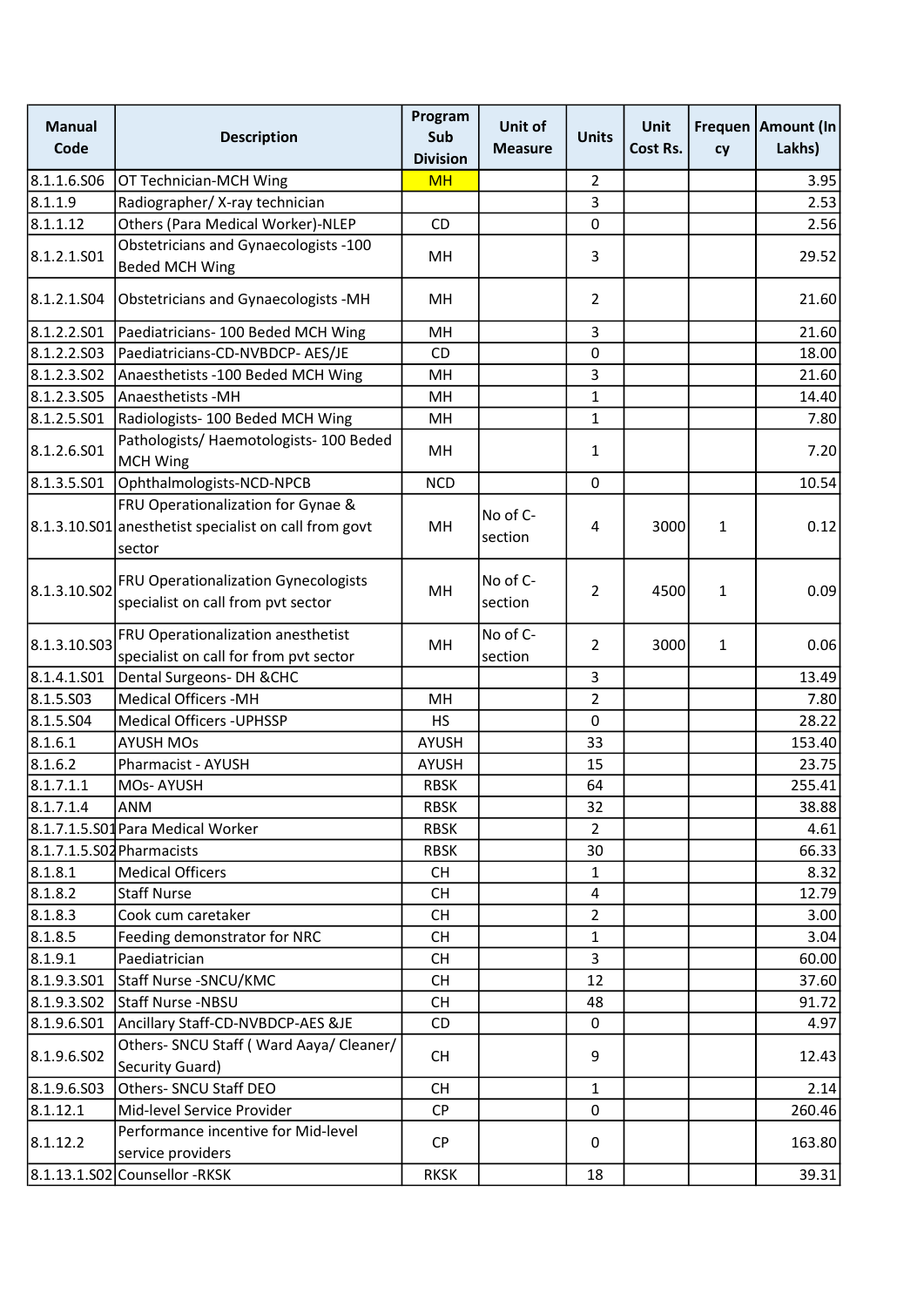| <b>Manual</b><br>Code | <b>Description</b>                                                        | Program<br>Sub<br><b>Division</b> | Unit of<br><b>Measure</b> | <b>Units</b>   | <b>Unit</b><br>Cost Rs. | cy           | Frequen   Amount (In<br>Lakhs) |
|-----------------------|---------------------------------------------------------------------------|-----------------------------------|---------------------------|----------------|-------------------------|--------------|--------------------------------|
|                       | 8.1.13.4.S01 Microbiologists-CD-NVBDCP-AES/JE                             | <b>CD</b>                         |                           | 0              |                         |              | 7.28                           |
| 8.1.13.5              | Audiometrician/ Audiologist-NCD-NPPCD                                     | <b>NCD</b>                        |                           | 0              |                         |              | 2.70                           |
| 8.1.13.10             | TBHV-CD-RNTCP                                                             | CD                                |                           | $\mathbf 0$    |                         |              | 5.86                           |
| 8.1.13.16             | Ophthalmic Assistant/ Refractionist NCD-<br><b>NPCB</b>                   | <b>NCD</b>                        |                           | 0              |                         |              | 2.16                           |
| 8.1.13.18             | Audiometrics Asstt.NCD-NPPCD                                              | <b>NCD</b>                        |                           | $\mathbf 0$    |                         |              | 1.53                           |
| 8.1.13.19             | Instructor for Hearing Imapired Children-<br>NCD-NPPCD                    | <b>NCD</b>                        |                           | 0              |                         |              | 1.53                           |
|                       | 8.1.13.22.S0 Cook UPHSSP                                                  | <b>DHS</b>                        |                           | $\pmb{0}$      |                         |              | 2.62                           |
|                       | 8.1.13.22.S0 Dietician/ Nutritionist UPHSSP                               | <b>DHS</b>                        |                           | $\mathbf 0$    |                         |              | 3.54                           |
|                       | 8.1.13.22.SO Lab Technician UPHSSP                                        | <b>DHS</b>                        |                           | $\pmb{0}$      |                         |              | 6.52                           |
|                       | 8.1.13.22.SOOT Technician UPHSSP                                          | <b>DHS</b>                        |                           | $\pmb{0}$      |                         |              | 4.35                           |
|                       | 8.1.13.22.S0 Rogi Sahayata Kendra Manager                                 | QA                                |                           | $\overline{2}$ |                         |              | 5.75                           |
|                       | 8.1.13.22.S0 Staff Nurse UPHSSP                                           | <b>DHS</b>                        |                           | $\mathbf 0$    |                         |              | 82.05                          |
|                       | 8.1.13.22.S1 X-Ray Technician UPHSSP                                      | <b>DHS</b>                        |                           | $\pmb{0}$      |                         |              | 6.52                           |
|                       | 8.1.13.22.S1 Physiotherapist UPHSSP                                       | <b>DHS</b>                        |                           | $\pmb{0}$      |                         |              | 2.59                           |
|                       | 8.1.13.22.51 Rogi Sahayata Kendra Operator                                | QA                                |                           | $\overline{2}$ |                         |              | 2.95                           |
|                       | 8.1.13.22.S1 Ward Aaya/Boy UPHSSP                                         | <b>DHS</b>                        |                           | $\pmb{0}$      |                         |              | 6.56                           |
|                       | 8.1.13.22.S1 ECG Technician UPHSSP                                        | <b>DHS</b>                        |                           | $\pmb{0}$      |                         |              | 2.17                           |
|                       | 8.1.13.22.S1 CSSD Technician UPHSSP                                       | <b>DHS</b>                        |                           | $\pmb{0}$      |                         |              | 2.17                           |
|                       | 8.1.16.2.S01 Cold Chain Handlers                                          | R <sub>l</sub>                    |                           | $\pmb{0}$      |                         |              | 4.48                           |
|                       | 8.1.16.2.S02 Technician / Trfeigerator Machinic                           |                                   |                           | $\pmb{0}$      |                         |              | 3.47                           |
|                       | 8.1.16.6.S02 Data Entry Operator CD-RCP                                   | CD                                |                           | $\mathbf 0$    |                         |              | 0.25                           |
|                       | 8.1.16.7.S05 Cleaner - NRC                                                | <b>CH</b>                         |                           | 1              |                         |              | 1.44                           |
|                       | 8.1.16.7.S07 Vaccine Store Keeper                                         | R <sub>l</sub>                    |                           | 0              |                         |              | 4.44                           |
| 8.4.5                 | Performance reward if any                                                 | FP                                | No of<br><b>Districts</b> | $\mathbf{1}$   | 40000                   |              | 1.60                           |
| 8.4.7                 | Incentive to provider for PPIUCD services<br>@Rs 150 per PPIUCD insertion | <b>FP</b>                         | No of Clints              | 2707           | 150                     |              | 4.06                           |
| 8.4.8                 | Incentive to provider for PAIUCD Services<br>@Rs 150 per PAIUCD insertion | FP                                | No of Clints              | 17             | 150                     |              | 0.03                           |
| 8.4.9                 | Team based incentives for Health &<br>Wellness Centers (H&WC Sub Center)  | <b>CP</b>                         |                           | 0              |                         |              | 120.12                         |
| 8.4.10                | Team based incentives for Health &<br>Wellness Centers (H&WC PHC)         | <b>CP</b>                         |                           | 0              |                         |              | 41.62                          |
| 8.4.12.501            | HRP identification and follow up for ANM                                  | MH                                | No of HRP                 | 2000           | 200                     | $\mathbf{1}$ | 4.00                           |
| 8.4.12.504            | RI Cold chain handlers incentive                                          | R <sub>l</sub>                    | <b>No</b>                 | 18             | 2400                    | 12           | 5.18                           |
| 9.1.6.1               | Development/ translation and duplication<br>of training materials         | <b>CH</b>                         | No of<br>Module           | 1030           | 100                     | $\mathbf{1}$ | 1.03                           |
| 9.2.2.S05             | <b>Nurse Mentor</b>                                                       | <b>MH</b>                         |                           | 3              |                         |              | 17.61                          |
| 9.2.3.503             | Incentive for Program Coordination to (Hol                                | MH                                |                           | $\pmb{0}$      |                         |              |                                |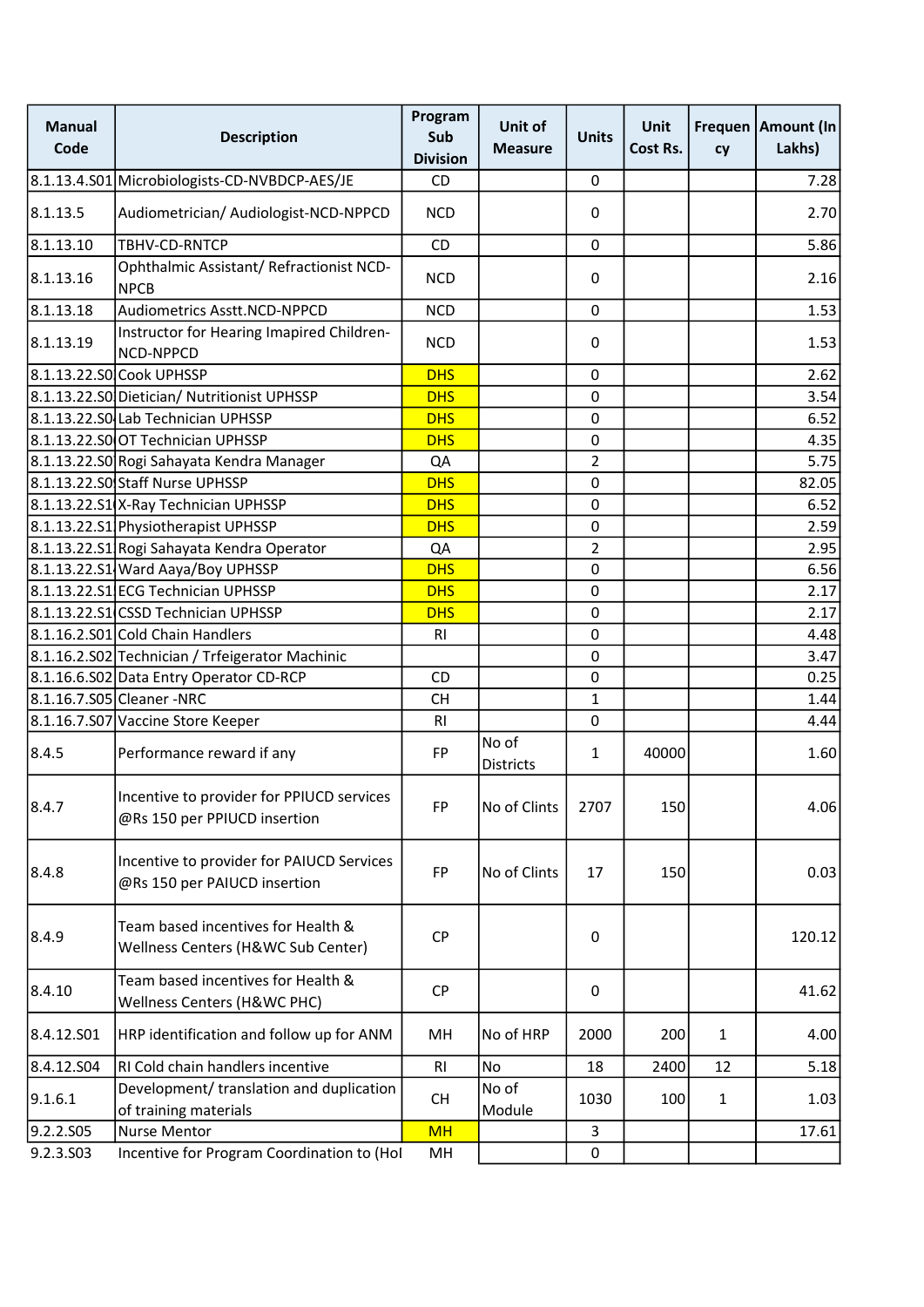| <b>Manual</b><br>Code | <b>Description</b>                                                                                   | Program<br>Sub<br><b>Division</b> | Unit of<br><b>Measure</b> | <b>Units</b>   | Unit<br>Cost Rs. | cy           | Frequen   Amount (In<br>Lakhs) |
|-----------------------|------------------------------------------------------------------------------------------------------|-----------------------------------|---------------------------|----------------|------------------|--------------|--------------------------------|
| 9.5.1.6               | Training of Staff Nurses/ANMs / LHVs in<br>SBA                                                       | <b>MH</b>                         |                           | $\overline{7}$ |                  |              | 10.62                          |
| 9.5.2.2.S01           | State and District Lanch of SAANS                                                                    | <b>CH</b>                         | No.                       | $\mathbf{1}$   |                  |              | 0.50                           |
| 9.5.2.2.502           | State and District Planning and Review<br><b>Meeting of SAANS</b>                                    | <b>CH</b>                         | No.                       | 1              |                  |              | 0.20                           |
| 9.5.2.19              | Orientation on National Deworming Day                                                                | <b>RKSK</b>                       |                           | 1              |                  |              | 1.97                           |
|                       | 9.5.2.24.S02 District Training of SAANS                                                              | CH                                |                           | 19             |                  |              | 6.31                           |
|                       | 9.5.2.25.S01 One day Orientation Training for IDCF                                                   | <b>CH</b>                         | No of<br>district         | 1              | 150000           | $\mathbf{1}$ | 1.50                           |
| 9.5.3.1.S01           | Qtr.Review/orientation meeting at Block<br>Level for ANM of 57 MPV Districts                         | FP                                | No of<br>Meetings         | 16             | 3000             |              | 1.92                           |
| 9.5.3.1.S03           | District Level One Day Orientation of<br>newly recruited ANM/SN ON Family<br><b>Planning Schemes</b> | FP                                | No of<br>Meetings         | 1              | 3000             |              | 0.03                           |
| 9.5.3.2.SO2           | <b>District Level Dissemination Workshop</b>                                                         | FP                                | No of<br>workshops        | 1              | 10000            |              | 0.10                           |
| 9.5.3.22              | Training of Medical officers (Injectible<br><b>Contraceptive Trainings)</b>                          | <b>FP</b>                         | No of<br><b>Batches</b>   | 1              | 22800            |              | 0.23                           |
| 9.5.3.23              | Training of AYUSH doctors (Injectible<br><b>Contraceptive Trainings)</b>                             | <b>FP</b>                         | No of<br><b>Batches</b>   | 1              | 22800            |              | 0.23                           |
| 9.5.3.24              | <b>Training of Nurses (Staff</b><br>Nurse/LHV/ANM) (Injectible<br>Contraceptive Trainings)           | FP                                | No of<br><b>Batches</b>   | 13             | 35800            |              | 4.65                           |
| 9.5.4.4               | AFHS training of ANM/LHV/MPW                                                                         | <b>RKSK</b>                       | No of Batch               | $\mathbf{1}$   | 91905            | $\mathbf{1}$ | 0.92                           |
| 9.5.4.10              | <b>WIFS trainings (Block)</b>                                                                        | <b>RKSK</b>                       | No of Batch               | 17             | 3000             | 1            | 0.51                           |
| 9.5.4.13.2            | Training of two nodal teachers per school                                                            | <b>RKSK</b>                       | No of<br>school           | 1041           | 7000             | $\mathbf{1}$ | 72.87                          |
| 9.5.4.13.3            | Any other (please specify) Anemia Free<br>Adolcent event at Inter Collages                           | <b>RKSK</b>                       | No of event               | 34             | 5000             | $\mathbf{1}$ | 1.70                           |
| 9.5.5.1               | RBSK Training - Training of Mobile health<br>team - technical and managerial (5 days)                | <b>RBSK</b>                       | No of batch               | $\overline{4}$ | 15450            | $\mathbf{1}$ | 0.62                           |
| 9.5.6.1               | Blood Bank/Blood Storage Unit (BSU)<br>Training                                                      | <b>BLOOD</b><br><b>CELL</b>       |                           | 0              |                  |              | 0.15                           |
| 9.5.7.4               | Any Other Training NPPCD                                                                             | <b>NCD</b>                        |                           | 0              |                  |              | 3.50                           |
| 9.5.10.1.S01          | Training under Immunisation-Data<br>Handler                                                          | R <sub>1</sub>                    |                           | 0              |                  |              | 0.07                           |
|                       | 9.5.10.1.S04 Training under Immunisation-CCH                                                         | RI                                |                           | 0              |                  |              | 0.65                           |
| 9.5.12.1              | Training / Capacity Building (Malaria)                                                               | CD                                |                           | 0              |                  |              | 1.12                           |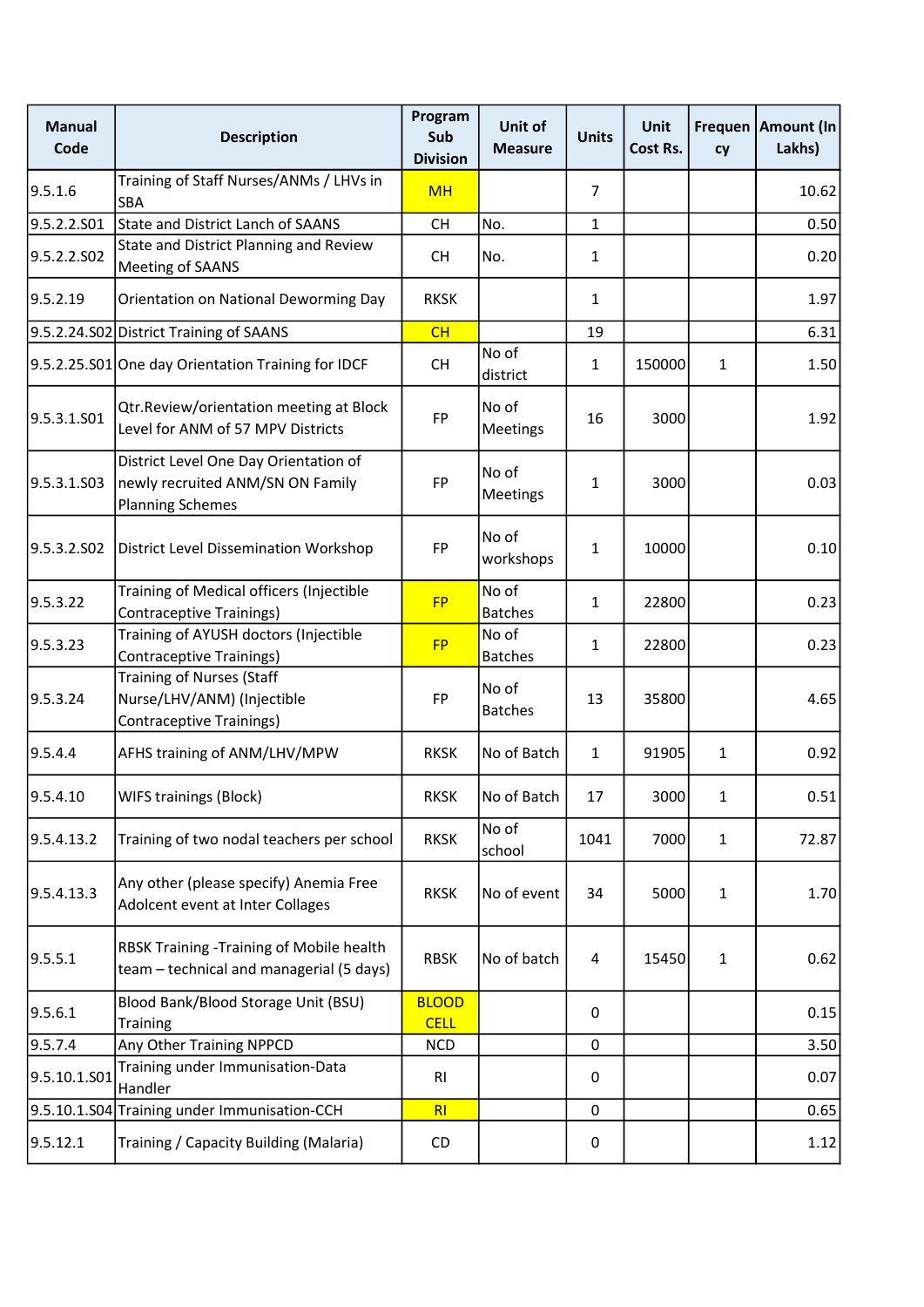| <b>Manual</b><br>Code | <b>Description</b>                                                                                                                    | Program<br>Sub<br><b>Division</b> | Unit of<br><b>Measure</b> | <b>Units</b>   | Unit<br>Cost Rs. | cy           | Frequen Amount (In<br>Lakhs) |
|-----------------------|---------------------------------------------------------------------------------------------------------------------------------------|-----------------------------------|---------------------------|----------------|------------------|--------------|------------------------------|
| 9.5.12.6              | Training/sensitization of district level<br>officers on ELF and drug distributors<br>including peripheral health workers (AES/<br>JE) | <b>CD</b>                         |                           | 0              |                  |              | 4.08                         |
| 9.5.14.1              | <b>Trainings under RNTCP</b>                                                                                                          | CD                                |                           | 0              |                  |              | 4.18                         |
| 9.5.17.1              | Training of doctors and staff at DH Level<br>under NPHCE                                                                              | <b>NCD</b>                        |                           | 0              |                  |              | 0.80                         |
| 9.5.18.1.1            | Orientation of Stakeholder organizations                                                                                              | <b>NCD</b>                        |                           | 0              |                  |              | 0.40                         |
| 9.5.18.1.2            | Training of Health Professionals                                                                                                      | <b>NCD</b>                        |                           | 0              |                  |              | 0.40                         |
| 9.5.18.1.3            | <b>Orientation of Law Enforcers</b>                                                                                                   | <b>NCD</b>                        |                           | $\mathbf 0$    |                  |              | 0.60                         |
| 9.5.18.1.4            | Other Trainings/Orientations - sessions<br>incorporated in other's training                                                           | <b>NCD</b>                        |                           | 0              |                  |              | 1.30                         |
| 9.5.19.2              | District NCD Cell                                                                                                                     | <b>NCD</b>                        |                           | 0              |                  |              | 3.00                         |
| 9.5.25.3              | Kayakalp Trainings                                                                                                                    | QA                                | <b>Batch</b>              | 1              | 33000            | $\mathbf{1}$ | 0.33                         |
| 9.5.26.2              | Training cum review meeting for HMIS &<br><b>MCTS at District level</b>                                                               | <b>MIS</b>                        |                           | 0              |                  |              | 0.73                         |
| 9.5.26.3              | Training cum review meeting for HMIS &<br><b>MCTS at Block level</b>                                                                  | <b>MIS</b>                        |                           | $\pmb{0}$      |                  |              | 2.44                         |
| 9.5.26.4              | Training cum review meeting for HMIS &<br><b>MCTS at Division Level</b>                                                               | <b>MIS</b>                        |                           | $\pmb{0}$      |                  |              | 0.20                         |
| 9.5.27.1              | Bridge Course/ training on the Standard<br><b>Treatment Protocols</b>                                                                 | Nursing                           |                           | 0              |                  |              | 34.41                        |
|                       | 9.5.27.4.S01 Cost of Yoga Sessions                                                                                                    | CP                                |                           | $\mathbf 0$    |                  |              | 9.15                         |
| 9.5.29.13.SO          | Scaling up Nurse Mentoring Program<br>Allowances                                                                                      | MH                                |                           | 3              |                  |              | 1.17                         |
| 9.5.29.13.SO          | Scaling up Nurse Mentoring Program<br>Honorarium                                                                                      | MH                                |                           | 13             |                  |              | 7.80                         |
| 9.5.29.13.SO          | Scaling up Nurse Mentoring Program<br>Yearly TA DA                                                                                    | MH                                |                           | 13             |                  |              | 0.39                         |
| 9.5.29.13.SO          | Scaling up Nurse Mentoring Program<br>Register                                                                                        | MН                                |                           | 13             |                  |              | 0.03                         |
| 9.5.29.13.SO          | Scaling up Nurse Mentoring Program Mini<br>Skill Lab                                                                                  | MН                                |                           | 7              |                  |              | 7.00                         |
| 9.5.29.13.SO          | Scaling up Nurse Mentoring Program<br>Divisional Dakshta Training                                                                     | MH                                |                           | $\overline{2}$ |                  |              | 1.60                         |
| 10.1.1                | Maternal Death Review (both in<br>institutions and community)                                                                         | MН                                | No of<br><b>CBMDR</b>     | 102            | 600              | $\mathbf{1}$ | 0.61                         |
| 10.2.4                | Microfilaria Survey - Lymphatic Filariasis                                                                                            | CD                                |                           | 0              |                  |              | 0.50                         |
| 10.2.5                | Monitoring & Evaluation (Post MDA<br>assessment by medical colleges (Govt. &<br>private)/ICMR institutions)                           | CD                                |                           | $\pmb{0}$      |                  |              | 0.35                         |
| 10.3.1.2              | Sentinel surveillance Hospital recurrent                                                                                              | <b>CD</b>                         |                           | 0              |                  |              | 1.00                         |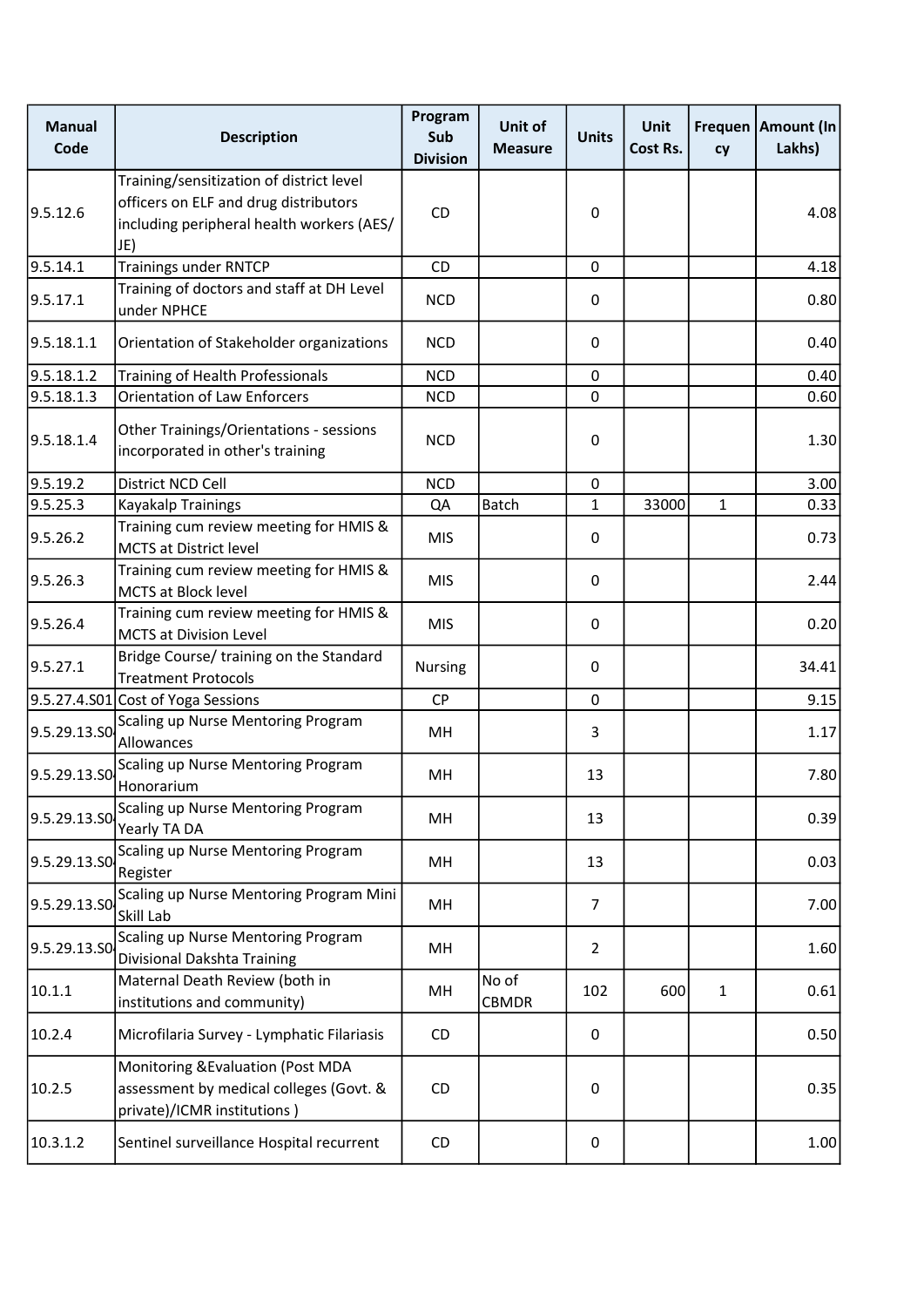| <b>Manual</b><br>Code | <b>Description</b>                                                          | Program<br>Sub<br><b>Division</b> | Unit of<br><b>Measure</b> | <b>Units</b> | <b>Unit</b><br>Cost Rs. | cy           | Frequen   Amount (In<br>Lakhs) |
|-----------------------|-----------------------------------------------------------------------------|-----------------------------------|---------------------------|--------------|-------------------------|--------------|--------------------------------|
| 10.4.1                | Management of IDD Monitoring<br>Laboratory                                  |                                   |                           | 0            |                         |              | 0.13                           |
| 11.3                  | <b>Targeting Naturally Occurring Gathering</b><br>of People/ Health Mela    |                                   |                           | 3            |                         |              | 25.00                          |
| 11.5.1                | Media Mix of Mid Media/ Mass Media                                          | <b>IEC</b>                        |                           | 1            |                         |              | 0.90                           |
| 11.5.4.S02            | Celebration of New Born Care Week                                           | <b>CH</b>                         | No of<br>district         | 1            | 50000                   | $\mathbf{1}$ | 0.50                           |
| 11.5.4.S03            | <b>Celebration of Breastfeeding Week</b>                                    | <b>CH</b>                         | No of<br>district         | 1            | 40000                   | $\mathbf{1}$ | 0.40                           |
| 11.5.4.S05            | District Level IEC/BCC Activity Under<br><b>SAANS</b>                       | <b>CH</b>                         | No.                       | $\mathbf{1}$ | 200000                  |              | 2.00                           |
| 11.6.3                | IEC & promotional activities for World<br>Population Day celebration        | <b>IEC/FP</b>                     | No of<br>events           | 17           |                         |              | 2.24                           |
| 11.6.4                | IEC & promotional activities for<br>Vasectomy Fortnight celebration         | <b>IEC/FP</b>                     | No of<br>events           | 17           |                         |              | 1.64                           |
| 11.8.2                | Any other IEC/BCC activities (Wall<br>Painting, Banner & Poster)            | <b>IEC</b>                        |                           | 0            |                         |              | 3.74                           |
| 11.9.1.S01            | Creating awareness on declining sex ratio<br>issue (PNDT)- Block Level      | <b>IEC/PNDT</b>                   | No of<br>Events           | 4            | 10000                   |              | 0.40                           |
| 11.9.1.S02            | Creating awareness on declining sex ratio<br>issue (PNDT)- District Level   | <b>IEC/PNDT</b>                   | No of<br>Events           | 1            | 25000                   |              | 0.25                           |
| 11.9.1.S03            | Creating awareness on declining sex ratio<br>issue (PNDT)-Division Level    | <b>IEC/PNDT</b>                   | No of<br>Events           | 1            | 50000                   |              | 0.50                           |
| 11.10.1.501           | Donor Refreshment amount                                                    | <b>BLOOD</b><br><b>CELL</b>       | No of<br>donation         | $\mathbf 0$  | 25                      | $\mathbf{1}$ | 0.28                           |
|                       | 11.10.1.S02 Blood donation Camp                                             | <b>BLOOD</b><br><b>CELL</b>       | No of camp                | 0            | 2500                    | $\mathbf{1}$ | 0.45                           |
| 11.10.1.503           | Travel & Communication Expenses for BB<br><b>Counselors PRO BCTV</b>        | <b>BLOOD</b><br>CELL              |                           | 0            |                         |              | 0.30                           |
| 11.11.1               | <b>IEC for NPPCD</b>                                                        | <b>IEC</b>                        |                           | $\mathbf 0$  |                         |              | 0.50                           |
| 11.14.1               | Health Education & Publicity for NIDDCP                                     | <b>IEC</b>                        |                           | 0            |                         |              | 0.26                           |
| 11.15.1               | IEC/BCC for Malaria                                                         | <b>IEC</b>                        |                           | $\mathbf 0$  |                         |              | 0.35                           |
| 11.15.2               | IEC/BCC for Social mobilization (Dengue<br>and Chikungunya)                 | IEC                               |                           | 0            |                         |              | 0.20                           |
| 11.15.4               | Specific IEC/BCC for Lymphatic Filariasis                                   | IEC                               |                           | 0            |                         |              | 2.53                           |
| 11.16.1               | IEC/BCC: Mass media, Outdoor media,<br>Rural media, Advocacy media for NLEP | CD                                |                           | 0            |                         |              | 0.98                           |
| 11.17.1               | ACSM (State & district)                                                     | <b>IEC</b>                        |                           | 0            |                         |              | 10.04                          |
| 11.19.1               | Translation of IEC material and<br>distribution                             | IEC                               |                           | 0            |                         |              | 0.50                           |
| 11.20.2               | Celebration of days-ie International Day<br>for older persons               | IEC                               |                           | 0            |                         |              | 1.00                           |
| 11.21.1               | IEC/SBCC for NTCP                                                           | IEC                               |                           | $\mathbf 0$  |                         |              | 1.50                           |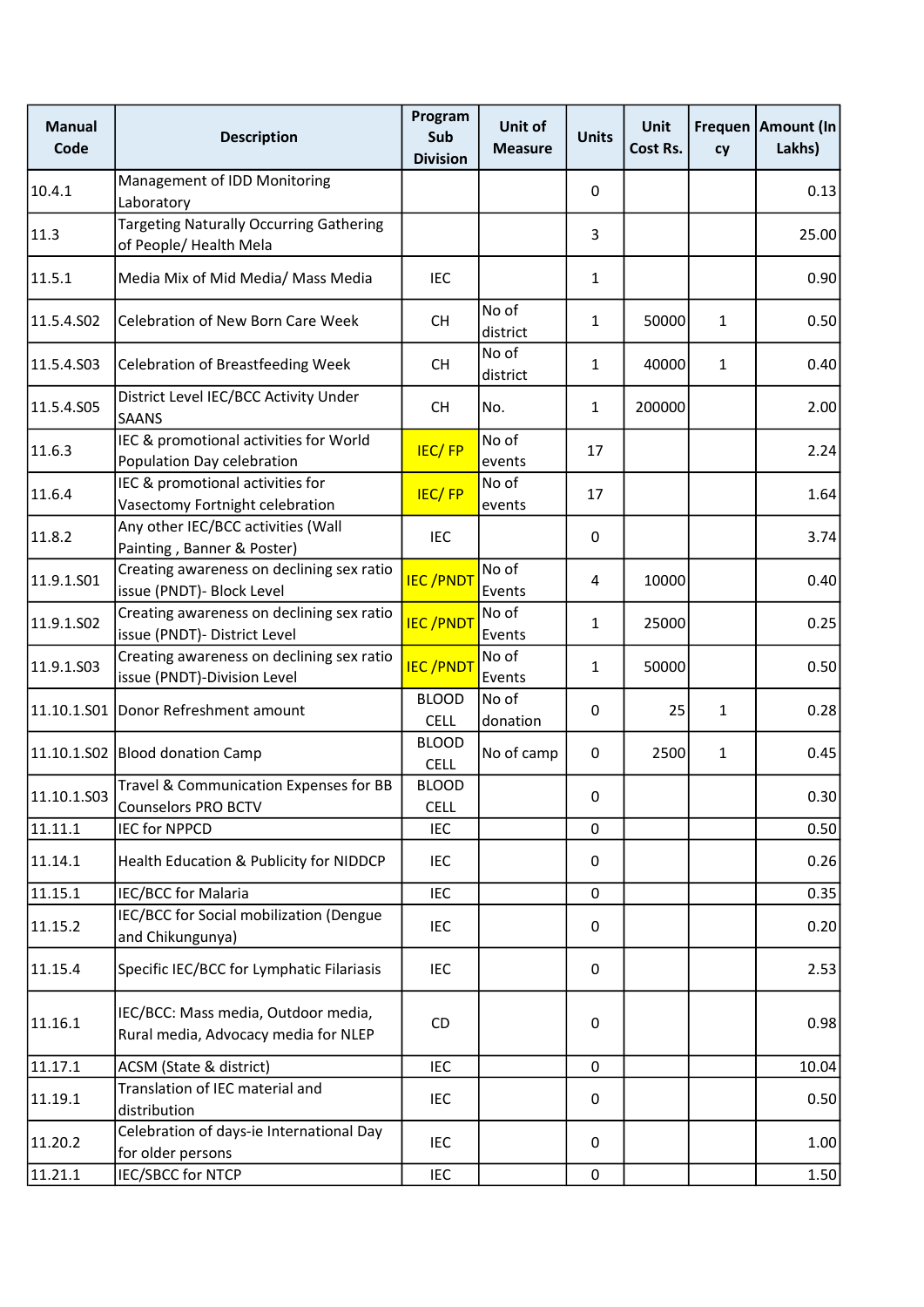| <b>Manual</b><br>Code | <b>Description</b>                                                                                                                                   | Program<br>Sub<br><b>Division</b> | Unit of<br><b>Measure</b> | <b>Units</b> | <b>Unit</b><br>Cost Rs. | cy           | Frequen   Amount (In<br>Lakhs) |
|-----------------------|------------------------------------------------------------------------------------------------------------------------------------------------------|-----------------------------------|---------------------------|--------------|-------------------------|--------------|--------------------------------|
| 11.22.2               | IEC/BCC for District NCD Cell                                                                                                                        | IEC                               |                           | 0            |                         |              | 0.50                           |
| 11.24.1               | IEC activities for Health & Wellness centre<br>(H&WC)                                                                                                | <b>IEC</b>                        |                           | 0            |                         |              | 34.00                          |
| 11.24.3.4             | State-level IEC Campaigns/Other IEC<br>Campaigns                                                                                                     | <b>IEC</b>                        |                           | 22           |                         |              | 3.00                           |
| 11.24.4.1             | IEC/BCC under NRCP: Rabies Awareness<br>and DO'S and Don'ts in the event of<br><b>Animal Bites</b>                                                   |                                   |                           | $\mathbf 0$  |                         |              | 4.60                           |
| 11.24.4.2             | IEC/BCC under NOHP                                                                                                                                   |                                   |                           | $\Omega$     |                         |              | 0.50                           |
| 12.1.1                | Printing of MDR formats                                                                                                                              | MH                                |                           | 210          |                         |              | 0.06                           |
| 12.1.2                | Printing of MCP cards, safe motherhood<br>booklets etc.                                                                                              | MH                                | No of cards               | 121839       | 17                      | $\mathbf{1}$ | 20.71                          |
| 12.1.3                | Printing of labor room registers and<br>casesheets/ LaQshya related printing                                                                         | MH                                | No of<br>casesheet        | 61000        | 10                      | $\mathbf{1}$ | 6.10                           |
| 12.1.5                | Any other (Printing of CAC Format)                                                                                                                   | FP/CAC                            | No of<br> formats         | 250          |                         |              | 0.38                           |
| 12.2.4                | Printing of Child Death Review formats                                                                                                               | <b>CH</b>                         |                           | 25790        |                         |              | 0.13                           |
| 12.2.5                | Printing of compliance cards and<br>reporting formats for National Iron Plus<br>Initiative-for 6-59 months age group and<br>for 5-10 years age group | CH                                | No of<br>format           | 292800       | 1                       | $\mathbf{1}$ | 2.93                           |
| 12.2.6                | Printing of IEC materials and reporting<br>formats etc. for National Deworming Day                                                                   | <b>RKSK</b>                       |                           | 1            |                         |              | 4.65                           |
| 12.2.7                | Printing of IEC Materials and monitoring<br>formats for IDCF                                                                                         | <b>CH</b>                         | No of<br>District         | $\mathbf{1}$ | 118000                  | $\mathbf{1}$ | 1.18                           |
| 12.2.10               | Printing (SNCU data management)                                                                                                                      | <b>CH</b>                         | No of SNCU                | 1            | 100000                  | 1            | 1.00                           |
| 12.2.11               | Printing of HBNC referral cards and other<br>formats                                                                                                 | <b>CH</b>                         | No. of<br>format          | 822772       | 0.5                     | $\mathbf{1}$ | 4.11                           |
| 12.3.3                | Printing of FP Manuals, Guidelines, etc.                                                                                                             | <b>FP</b>                         | No of<br>formats          | 0            |                         |              | 2.54                           |
| 12.5.4                | Printing of RBSK card and registers                                                                                                                  | <b>RBSK</b>                       | No of<br>children         | 440366       |                         |              | 9.99                           |
| 12.5.6                | Any other (Printing of Banner and Sticker<br>under RBSK)                                                                                             | <b>RBSK</b>                       |                           | 108          |                         |              | 0.12                           |
| 12.7.1                | Printing of ASHA diary                                                                                                                               | <b>CP</b>                         |                           | 3346         |                         |              | 5.86                           |
| 12.7.2                | Printing of ASHA Modules and formats                                                                                                                 | <b>CP</b>                         |                           | 0            |                         |              | 1.08                           |
| 12.7.3                | Printing of CBAC format                                                                                                                              | <b>CP</b>                         |                           | 0            |                         |              | 25.14                          |
| 12.8.1                | Printing of cards for screening of children<br>for hemoglobinopathies                                                                                | <b>BLOOD</b><br><b>CELL</b>       |                           | 0            |                         |              | 0.25                           |
| 12.9.1                | Printing of HMIS Formats                                                                                                                             | <b>MIS</b>                        |                           | 0            |                         |              | 0.66                           |
| 12.9.3                | Printing of MCTS follow-up formats/<br>services due list/ work plan                                                                                  | <b>MIS</b>                        |                           | 3186         |                         |              | 1.15                           |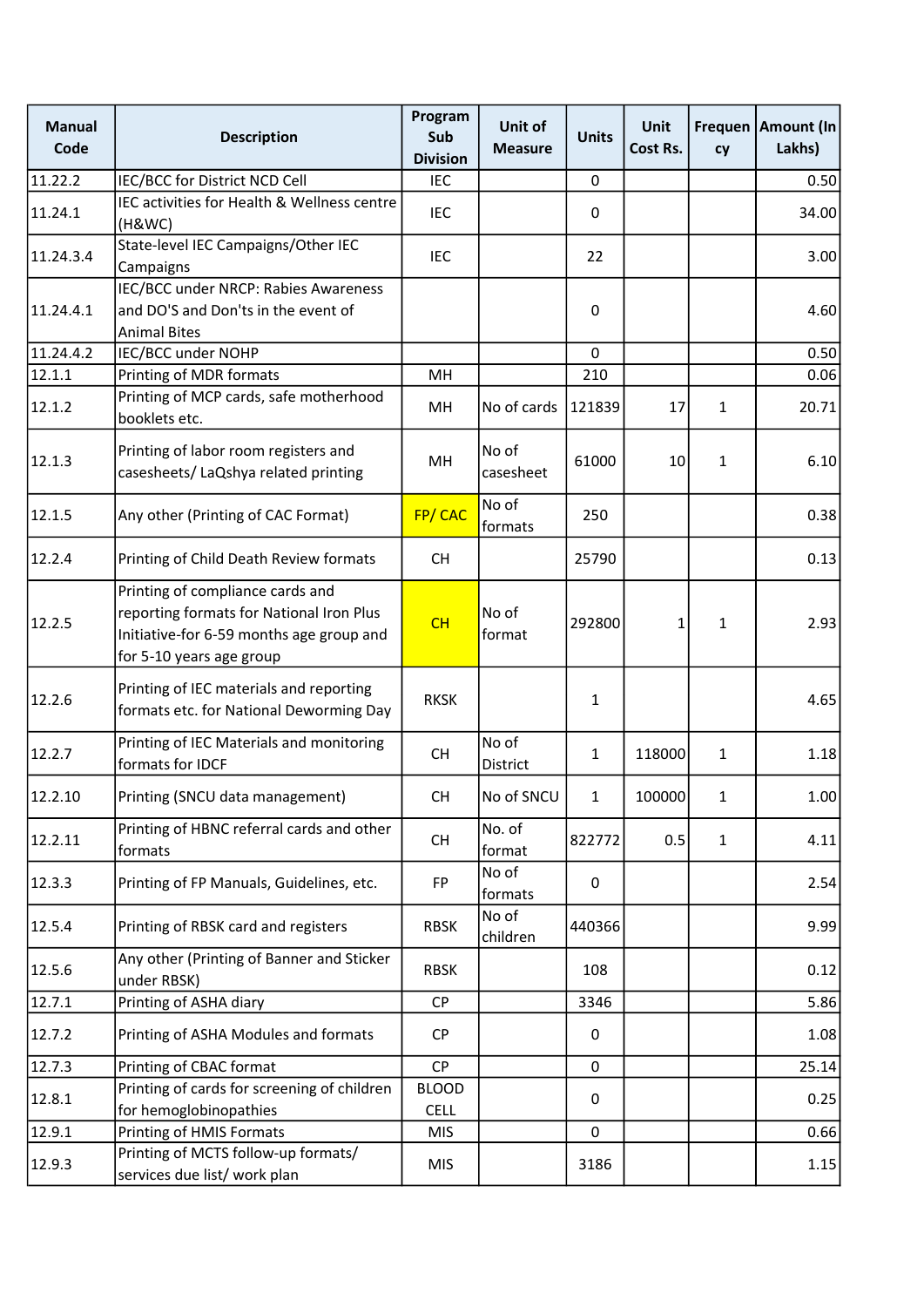| <b>Manual</b><br>Code | <b>Description</b>                                                                          | Program<br>Sub<br><b>Division</b> | Unit of<br><b>Measure</b>  | <b>Units</b>   | <b>Unit</b><br>Cost Rs. | cy           | Frequen   Amount (In<br>Lakhs) |
|-----------------------|---------------------------------------------------------------------------------------------|-----------------------------------|----------------------------|----------------|-------------------------|--------------|--------------------------------|
| 12.10.1               | Printing and dissemination of<br>Immunization cards, tally sheets,<br>monitoring forms etc. | R <sub>l</sub>                    | No of<br>Benificiary       | 118716         | 10                      | $\mathbf{1}$ | 11.87                          |
| 12.13.2               | Printing                                                                                    | CD                                |                            | 0              |                         |              | 3.68                           |
| 12.14.1               | Printing of Challan Books under NTCP                                                        |                                   |                            | 0              |                         |              | 0.21                           |
|                       | 12.17.5.S02 Printing of form P,L, S under IDSP progrm                                       |                                   |                            | 0              |                         |              | 0.49                           |
| 12.17.5.S03           | Printing of reporting formats under<br><b>NIDDCP</b>                                        |                                   |                            | 0              |                         |              | 0.19                           |
| 13.2.1                | Assessments                                                                                 | QA                                |                            | $\overline{2}$ |                         |              | 0.20                           |
|                       | 14.1.1.3.S02 Divisional Logistic Manager                                                    | <b>FP</b>                         | No.                        | 1              |                         |              | 5.04                           |
| 14.1.1.4              | Annual increment for all the existing<br>positions                                          |                                   |                            | 1              |                         |              | 0.24                           |
| 14.2.3.501            | Implementation of FP-LMIS Division-<br><b>Transportation Cost</b>                           | <b>FP</b>                         | Lumpsump                   | 1              |                         |              | 0.80                           |
| 14.2.3.502            | Implementation of FP-LMIS District-<br><b>Transportation Cost</b>                           | <b>FP</b>                         | Lumpsump                   | 1              |                         |              | 0.34                           |
| 14.2.3.505            | Procurement of Desktops and UPS<br>Printers-Division                                        | <b>FP</b>                         | No.                        | $\mathbf{1}$   | 50000                   |              | 0.50                           |
| 14.2.5                | Alternative Vaccine Delivery in other<br>areas                                              | R <sub>l</sub>                    | No of AVD                  | 39744          | 90                      |              | 35.77                          |
| 14.2.6                | POL for vaccine delivery from State to<br>district and from district to PHC/CHCs            | R <sub>l</sub>                    | No of<br><b>Districts</b>  | $\mathbf{1}$   | 200000                  | $\mathbf{1}$ | 2.00                           |
| 14.2.7                | Cold chain maintenance                                                                      | R <sub>l</sub>                    | No of cold<br>chain points | 0              |                         |              | 0.38                           |
| 14.2.12               | Drug transportation charges                                                                 | CD                                |                            | 0              |                         |              | 0.90                           |
| 15.3.2                | Inter-sectoral convergence                                                                  | CD                                |                            | 0              |                         |              | 0.05                           |
| 15.5.3                | Private Provider Incentive                                                                  | CD                                |                            | 0              |                         |              | 8.31                           |
| 15.6.1                | Reimbursement for cataract operation for<br><b>NGO and Private Practitioners</b>            | <b>NCD</b>                        |                            | 0              |                         |              | 35.28                          |
| 16.1.1.1.1            | State - Health Action Plan                                                                  | PM                                | No of<br><b>Booklet</b>    | 43             | 300                     | $\mathbf{1}$ | 0.13                           |
| 16.1.1.4              | Prepare detailed operational plan for<br>RBSK across districts (including cost of<br>plan)  | <b>RBSK</b>                       | No of<br><b>Blocks</b>     | 16             | 500                     | $\mathbf{1}$ | 0.08                           |
| 16.1.1.6              | To develop micro plan at sub-centre level                                                   | R <sub>l</sub>                    | No                         | 322            | 100                     | $\mathbf{1}$ | 0.32                           |
| 16.1.1.7              | For consolidation of micro plans at block<br>level                                          | RI                                | No                         | 19             | 1000                    | $\mathbf{1}$ | 0.19                           |
| 16.1.2.1.6            | Review meetings/ workshops under RKSK                                                       | <b>RKSK</b>                       |                            | 4              |                         |              | 0.32                           |
| 16.1.2.1.7            | RBSK Convergence/Monitoring meetings                                                        | <b>RBSK</b>                       | No of<br>Meetings          | 3              | 500                     | 3            | 0.24                           |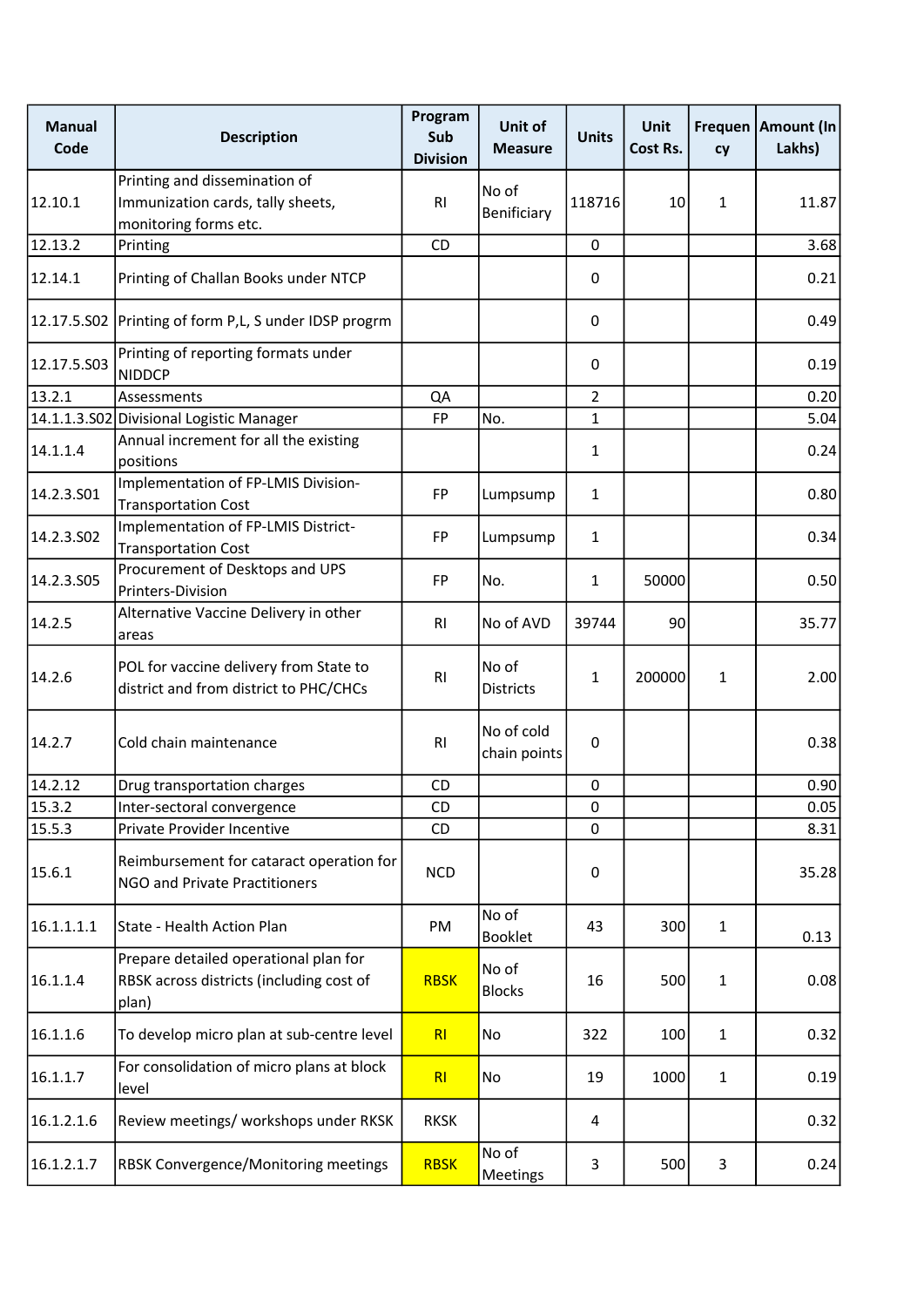| <b>Manual</b><br>Code | <b>Description</b>                                                                                                       | Program<br>Sub<br><b>Division</b> | Unit of<br><b>Measure</b> | <b>Units</b>   | <b>Unit</b><br>Cost Rs. | cy           | Frequen   Amount (In<br>Lakhs) |
|-----------------------|--------------------------------------------------------------------------------------------------------------------------|-----------------------------------|---------------------------|----------------|-------------------------|--------------|--------------------------------|
| 16.1.2.1.14           | Quarterly review meetings exclusive for RI<br>at district level with Block MOs, CDPO,<br>and other stake holders         | RI                                | No of<br>participants     | 221            | 100                     | $\mathbf{1}$ | 0.22                           |
| 16.1.2.1.15           | Quarterly review meetings exclusive for RI<br>at block level                                                             | RI                                | No of<br>participants     | 4902           | 75                      | $\mathbf{1}$ | 3.68                           |
| 16.1.2.1.16           | <b>IDSP Meetings</b>                                                                                                     |                                   |                           | $\mathbf 0$    |                         |              | 0.04                           |
| 16.1.2.1.17           | State Task Force, State Technical Advisory<br>Committee meeting, District coordination<br>meeting (Lymphatic Filariasis) |                                   |                           | 0              |                         |              | 0.30                           |
| 16.1.2.1.22           | Monthly meeting with the hospital staff                                                                                  |                                   |                           | 0              |                         |              | 0.48                           |
|                       | 16.1.2.1.28. District Level MDR Review Meeting                                                                           | MH.                               | No of<br>meetings         | 6              | 3000                    | $\mathbf{1}$ | 0.18                           |
|                       | 16.1.2.1.28. Divisional Level MDR Review Meeting                                                                         | MН                                | No of<br>meetings         | 4              | 10000                   | $\mathbf{1}$ | 0.40                           |
| 16.1.2.2.3            | State/ District Quality Assurance Unit<br>(Monitoring & Supervision)                                                     | QA                                | Vehicle                   | $\overline{2}$ |                         |              | 7.80                           |
| 16.1.2.2.5            | Monitoring, Evaluation & Supervision<br>(Malaria)                                                                        |                                   |                           | 0              |                         |              | 2.13                           |
| 16.1.2.2.6            | Monitoring/supervision and Rapid<br>response (Dengue and Chikungunya)                                                    |                                   |                           | 0              |                         |              | 1.98                           |
| 16.1.2.2.7            | Monitoring and supervision (JE/AE)                                                                                       |                                   |                           | 0              |                         |              | 3.36                           |
| 16.1.2.2.8            | Monitoring & Supervision (Lymphatic<br>Filariasis)                                                                       |                                   |                           | 0              |                         |              | 0.30                           |
| 16.1.2.2.12           | District NCD Cell                                                                                                        |                                   |                           | 0              |                         |              | 1.13                           |
| 16.1.2.2.13           | <b>Supervision and Monitoring</b>                                                                                        |                                   |                           | 0              |                         |              | 4.18                           |
| 16.1.2.2.14           | Monitoring Committee on Section 5                                                                                        |                                   |                           | 0              |                         |              | 0.03                           |
| 16.1.2.2.16           | Monitoring and Surveillance (review<br>meetings, Travel) under NRCP                                                      |                                   |                           | 0              |                         |              | 0.50                           |
| 16.1.3.1.1            | Mobility Support for SPMU/State                                                                                          |                                   |                           | 0              |                         |              | 1.14                           |
| 16.1.3.1.2            | Mobility and communication support for<br>RKSK district coordinator/ consultant                                          | <b>RKSK</b>                       |                           | 1              |                         |              | 0.93                           |
| 16.1.3.1.4            | Mobility Costs for ASHA Resource<br>Centre/ASHA Mentoring Group (Kindly<br>Specify)                                      |                                   |                           | 0              |                         |              | 0.44                           |
| 16.1.3.1.9            | Mobility support for Rapid Response<br>Team                                                                              |                                   |                           | 0              |                         |              | 0.57                           |
| 16.1.3.1.13           | <b>Vehicle Operation (POL)</b>                                                                                           |                                   |                           | 0              |                         |              | 2.68                           |
| 16.1.3.1.14           | Vehicle hiring                                                                                                           |                                   |                           | 0              |                         |              | 2.76                           |
| 16.1.3.1.15           | Tobacco Cessation Centre (TCC): Mobility<br>support                                                                      |                                   |                           | 0              |                         |              | 0.60                           |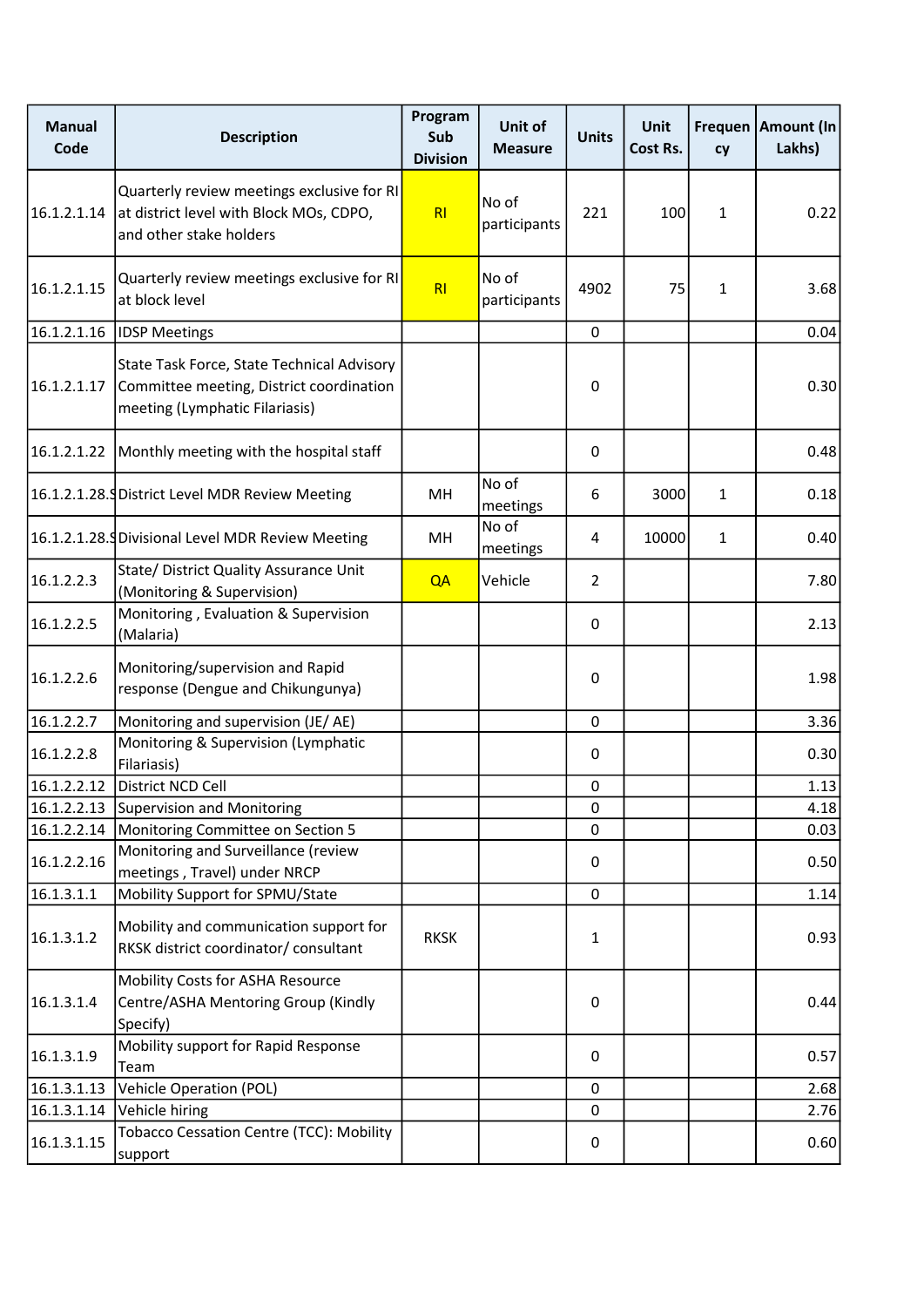| <b>Manual</b><br>Code | <b>Description</b>                                                                                                                                 | Program<br>Sub<br><b>Division</b> | Unit of<br><b>Measure</b> | <b>Units</b> | <b>Unit</b><br>Cost Rs. | cy | Frequen   Amount (In<br>Lakhs) |
|-----------------------|----------------------------------------------------------------------------------------------------------------------------------------------------|-----------------------------------|---------------------------|--------------|-------------------------|----|--------------------------------|
| 16.1.3.3.1            | PM activities for World Population Day'<br>celebration (Only mobility cost): funds<br>earmarked for district level activities                      | <b>FP</b>                         | No of<br>events           | 1            | 20000                   |    | 0.20                           |
| 16.1.3.3.2            | PM activities for Vasectomy Fortnight<br>celebration (Only mobility cost): funds<br>earmarked for district level activities                        | <b>FP</b>                         | No of<br>events           | 1            | 5000                    |    | 0.05                           |
| 16.1.3.3.3            | Mobility Support for DPMU/District                                                                                                                 |                                   |                           | 0            |                         |    | 11.88                          |
| 16.1.3.3.5            | Mobility Costs for ASHA Resource<br>Centre/ASHA Mentoring Group (Kindly<br>Specify)                                                                |                                   |                           | 1            |                         |    | 0.10                           |
| 16.1.3.3.7            | Mobility Support for supervision for<br>district level officers.                                                                                   | R <sub>l</sub>                    | No                        | 0            |                         |    | 3.00                           |
| 16.1.3.3.8            | MOBILITY: Travel Cost, POL, etc. during<br>outbreak investigations and field visits for<br>monitoring programme activities at DSU<br>on need basis |                                   |                           | 0            |                         |    | 3.00                           |
| 16.1.3.3.10           | Travel expenses - Contractual Staff at<br>District level                                                                                           |                                   |                           | $\Omega$     |                         |    | 0.60                           |
| 16.1.3.3.11           | Mobility Support: District Cell                                                                                                                    |                                   |                           | 0            |                         |    | 1.33                           |
| 16.1.3.3.13           | Miscellaneous/Travel                                                                                                                               |                                   |                           | 0            |                         |    | 2.10                           |
| 16.1.3.3.14           | <b>Enforcement Squads</b>                                                                                                                          |                                   |                           | 0            |                         |    | 0.10                           |
| 16.1.3.3.15           | District Tobacco Control Cell (DTCC):<br><b>Mobility Support</b>                                                                                   |                                   |                           | $\pmb{0}$    |                         |    | 1.56                           |
| 16.1.3.3.16           | District NCD Cell (TA, DA, POL)                                                                                                                    |                                   |                           | $\Omega$     |                         |    | 0.66                           |
|                       | 16.1.3.3.17. Mission Parivar Vikas Campaign                                                                                                        | <b>FP</b>                         | No of<br>campaign         | 28           | 1000                    |    | 0.28                           |
| 16.1.3.4.1            | PM activities for World Population Day'<br>celebration (Only mobility cost): funds<br>earmarked for block level activities                         | <b>FP</b>                         | No of<br>events           | 16           | 1000                    |    | 0.16                           |
| 16.1.3.4.2            | PM activities for Vasectomy Fortnight<br>celebration (Only mobility cost): funds<br>earmarked for block level activities                           | <b>FP</b>                         | No of<br>events           | 16           | 1000                    |    | 0.16                           |
| 16.1.3.4.3.SO         | Mobility for Supportive Supervision At<br><b>Block Level-M&amp;E</b>                                                                               | ME                                |                           | 0            |                         |    | 63.36                          |
| 16.1.3.4.3.SO         | Mobility Support & Commnication cost for<br><b>BCPM</b>                                                                                            | <b>CP</b>                         |                           | 0            |                         |    | 9.79                           |
|                       | 16.1.3.4.5.SQ Communication Cost for HWC Staff                                                                                                     | <b>CP</b>                         |                           | 0            |                         |    | 5.46                           |
|                       | 16.1.3.5.1.SQTA/DA of HWC Staff                                                                                                                    | <b>CP</b>                         |                           | 0            |                         |    | 5.46                           |
| 16.1.3.5.1.SO         | Travel expenses for regular staff under<br><b>NLEP</b>                                                                                             | CD                                |                           | 0            |                         |    | 0.40                           |
| 16.1.4.1.1            | JSY Administrative Expenses                                                                                                                        | <b>MH</b>                         |                           | 0            |                         |    | 33.62                          |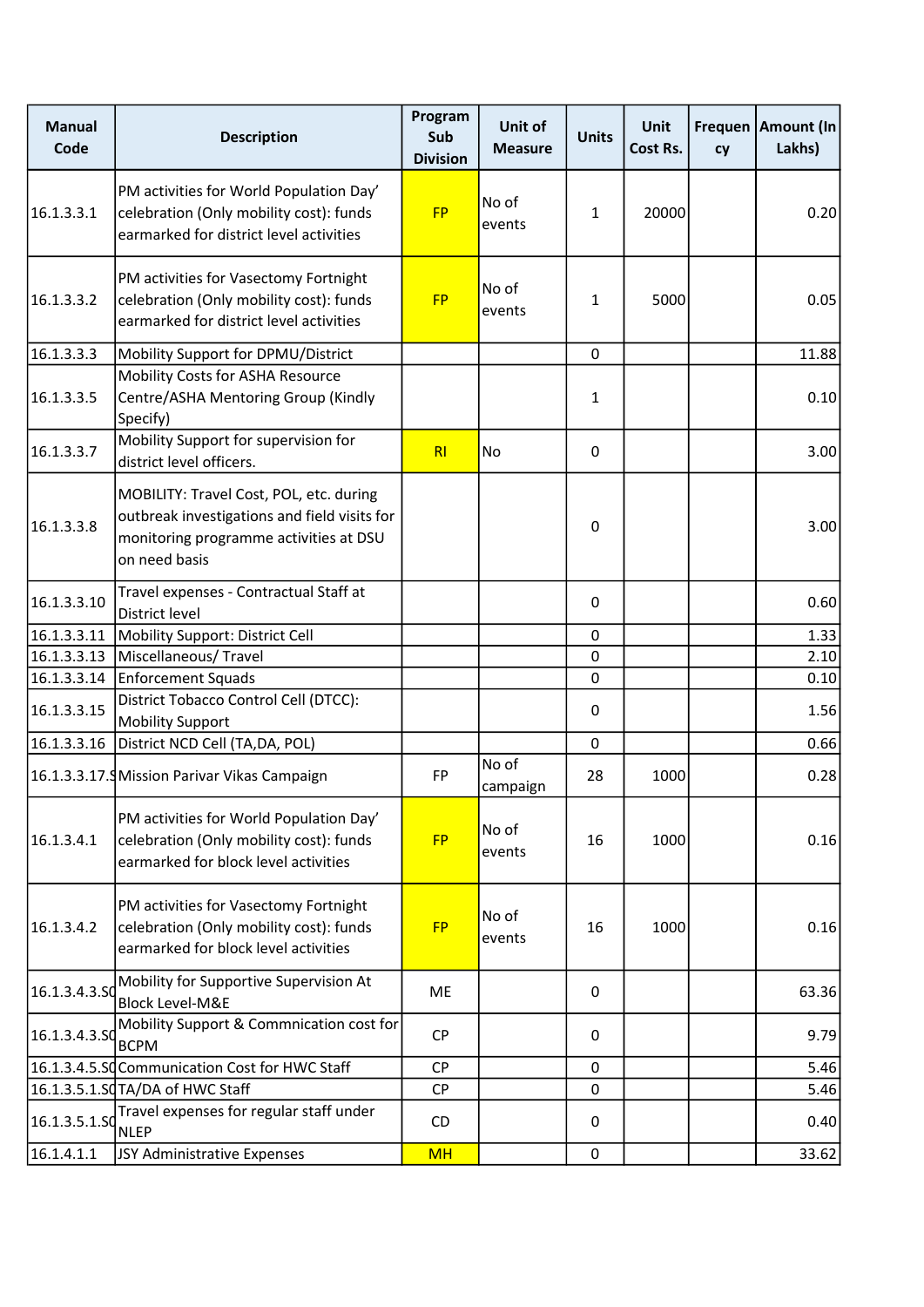| <b>Manual</b><br>Code | <b>Description</b>                                                           | Program<br>Sub<br><b>Division</b> | Unit of<br><b>Measure</b> | <b>Units</b> | <b>Unit</b><br>Cost Rs. | cy           | Frequen   Amount (In<br>Lakhs) |
|-----------------------|------------------------------------------------------------------------------|-----------------------------------|---------------------------|--------------|-------------------------|--------------|--------------------------------|
|                       | Office expenses on telephone, fax,                                           |                                   |                           |              |                         |              |                                |
| 16.1.4.1.5            | Broadband Expenses & Other                                                   |                                   |                           | 0            |                         |              | 0.60                           |
|                       | Miscellaneous Expenditures                                                   |                                   |                           |              |                         |              |                                |
| 16.1.4.1.10           | <b>Office Operation (Miscellaneous)</b>                                      |                                   |                           | 0            |                         |              | 4.18                           |
|                       | Tobacco Cessation Centre (TCC): Office                                       |                                   |                           |              |                         |              |                                |
| 16.1.4.1.11           | Expenses                                                                     |                                   |                           | $\mathbf 0$  |                         |              | 0.50                           |
|                       | <b>District Quality Assurance Unit</b>                                       |                                   |                           |              |                         |              |                                |
| 16.1.4.2.1            | (Operational cost)                                                           | QA                                |                           | 0            |                         |              | 8.52                           |
| 16.1.4.2.3            | contingency support                                                          |                                   |                           | $\pmb{0}$    |                         |              | 2.48                           |
| 16.1.4.2.4            | Office operation & Maintenance - District                                    |                                   |                           | $\mathbf 0$  |                         |              | 0.42                           |
|                       | Cell                                                                         |                                   |                           |              |                         |              |                                |
| 16.1.4.2.5            | District Cell - Consumables                                                  |                                   |                           | $\mathbf 0$  |                         |              | 0.42                           |
|                       | Operational expenses of the district                                         |                                   |                           |              |                         |              |                                |
| 16.1.4.2.6            | centre : rent, telephone expenses,                                           |                                   |                           | $\mathbf 0$  |                         |              | 0.10                           |
|                       | website etc.                                                                 |                                   |                           |              |                         |              |                                |
| 16.1.4.2.8            | District Tobacco Control Cell (DTCC):                                        |                                   |                           | $\mathbf 0$  |                         |              | 4.00                           |
|                       | Misc./Office Expenses                                                        |                                   |                           |              |                         |              |                                |
| 16.1.4.2.9            | District NCD Cell (Contingency)                                              |                                   |                           | $\mathbf 0$  |                         |              | 1.00                           |
| 16.1.4.3.1            | SNCU Data management (excluding HR)                                          | <b>CH</b>                         | No of SNCU                | $\mathbf{1}$ | 60000                   | $\mathbf{1}$ | 0.60                           |
| 16.1.5.2.1            | Minor repairs and AMC of IT/office                                           |                                   |                           |              |                         |              |                                |
|                       | equipment supplied under IDSP                                                |                                   |                           | 0            |                         |              | 0.05                           |
| 16.1.5.3.1            | PM activities under Micronutrient                                            |                                   |                           | 0            |                         |              | 1.56                           |
|                       | Supplementation Programme                                                    |                                   |                           |              |                         |              |                                |
| 16.1.5.3.3            | Concurrent Audit system                                                      |                                   |                           | $\mathbf 0$  |                         |              | 1.50                           |
| 16.1.5.3.11           | <b>District level Coordination Committee</b>                                 |                                   |                           | 0            |                         |              | 0.02                           |
|                       | 16.1.5.3.16. Divisional PMU Operational Cost                                 | HR                                |                           | $\mathbf 0$  |                         |              | 18.19                          |
|                       | DPMU Operational Cost (inclusive of Rs.                                      |                                   |                           |              |                         |              |                                |
|                       | 16.1.5.3.16.910000/district / month for RBSK DEIC                            |                                   |                           | 1            |                         |              | 13.11                          |
|                       | Manager TA DA)                                                               |                                   |                           |              |                         |              |                                |
|                       | 16.1.5.3.16. BPMU Oprational Cost                                            |                                   |                           | 16           |                         |              | 31.75                          |
|                       | 16.1.5.3.16.9 Oprational Cost for RBSK                                       | <b>RBSK</b>                       | No of DEIC<br>Manager     | 0            | 10000                   | $\mathbf{1}$ | 0.10                           |
|                       | 16.1.5.3.16. Operational cost of RBSK-MHT                                    | <b>RBSK</b>                       | No of teams               | 0            | 1500                    | $\mathbf{1}$ | 0.48                           |
|                       | Office & Administrative Expence for State                                    |                                   |                           |              |                         |              |                                |
| 16.1.5.3.16.9         | & District Rabies Program                                                    |                                   |                           | 0            |                         |              | 0.08                           |
|                       | Office operational cost & other office                                       |                                   |                           |              |                         |              |                                |
| 16.1.5.3.16.9         | expences unedr NPCB                                                          | <b>NCD</b>                        |                           | 0            |                         |              | 0.93                           |
| 16.1.5.3.16.9         | Annual Maint. & operation of WIC/WIF at<br>state and division level under RI | R <sub>l</sub>                    |                           | 0            |                         |              | 0.40                           |
| 16.1.5.3.16.9         | Electrictity Bill of WIC/WIF at state and<br>division level under RI         | R <sub>l</sub>                    |                           | 0            |                         |              | 1.00                           |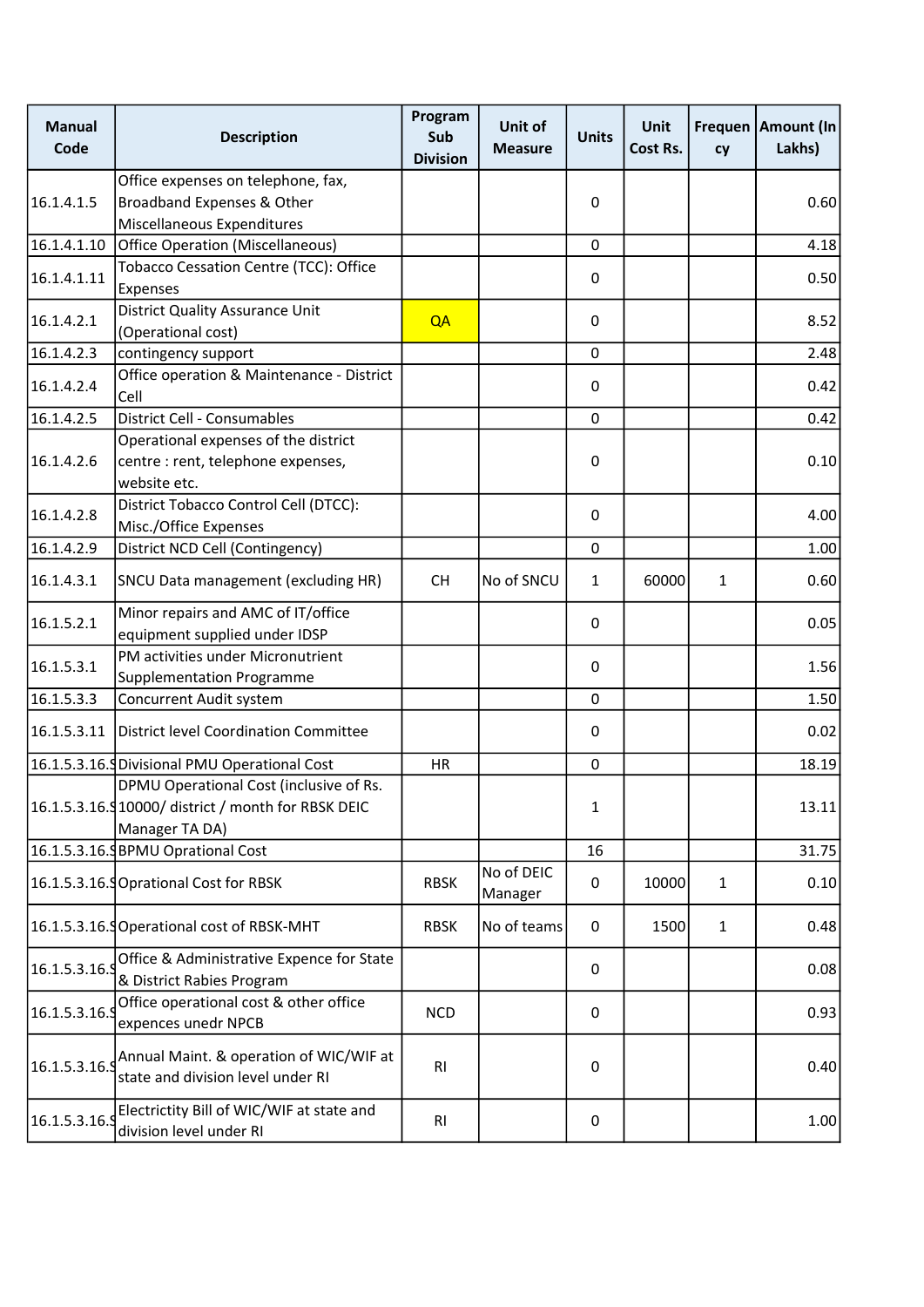| <b>Manual</b><br>Code | <b>Description</b>                                                                                              | Program<br>Sub<br><b>Division</b> | Unit of<br><b>Measure</b> | <b>Units</b>   | <b>Unit</b><br>Cost Rs. | cy | Frequen   Amount (In<br>Lakhs) |
|-----------------------|-----------------------------------------------------------------------------------------------------------------|-----------------------------------|---------------------------|----------------|-------------------------|----|--------------------------------|
| 16.1.5.3.16.9         | Pol & Opex of DG set of Vaccine Storage<br>at state and division level under RI                                 | R <sub>l</sub>                    |                           | 0              |                         |    | 2.00                           |
|                       | Pol & Opex of DG set of Vaccine Storage<br>16.1.5.3.16. Sat District level & other Cold Chain Point<br>under RI | <b>RI</b>                         |                           | 0              |                         |    | 0.70                           |
| 16.2.1.S01            | Divisional Data Assistant                                                                                       | $FP / PNDT$ No.                   |                           | $\mathbf{1}$   |                         |    | 3.20                           |
| 16.2.1.502            | Data Entry Operator                                                                                             | $FP / PNDT$ No.                   |                           | $\mathbf{1}$   |                         |    | 2.27                           |
| 16.2.2.S02            | Division Level Mobility Support for PNDT<br>Team                                                                | FP / PNDT Lumpsum                 |                           | 0              | 10000                   |    | 0.10                           |
| 16.3.2.S01            | Mobility Support for HMIS & MCTS Block<br>Level                                                                 | <b>MIS</b>                        |                           | 0              |                         |    | 0.58                           |
| 16.3.2.S02            | Mobility Support for HMIS & MCTS<br>Division Level                                                              | <b>MIS</b>                        |                           | 0              |                         |    | 1.76                           |
| 16.3.3.501            | Operational cost for HMIS & MCTS-AMC                                                                            | <b>MIS</b>                        |                           | 0              |                         |    | 1.58                           |
| 16.3.3.502            | Operational cost for HMIS & MCTS-<br>Internet                                                                   | <b>MIS</b>                        |                           | 0              |                         |    | 2.46                           |
| 16.3.3.503            | Operational cost for HMIS & MCTS-Office<br>Expenditure                                                          | <b>MIS</b>                        |                           | 0              |                         |    | 3.42                           |
| 16.3.3.504            | Operational cost for HMIS & MCTS-<br>Recurring Charges for ANMOL Tablet                                         | <b>MIS</b>                        |                           | 351            |                         |    | 12.64                          |
|                       | 16.4.1.1.S06 Divisional Project Manager                                                                         | PM                                |                           | $\mathbf 1$    |                         |    | 11.70                          |
|                       | 16.4.1.1.S07 Divisional Accounts Manager                                                                        | PM                                |                           | $\mathbf{1}$   |                         |    | 8.74                           |
|                       | 16.4.1.1.S08 Office Assistant-Div PMU                                                                           | PM                                |                           | 1              |                         |    | 3.15                           |
|                       | 16.4.1.1.S09 Chowkidar Cum Peon-Div PMU                                                                         | PM                                |                           | $\pmb{0}$      |                         |    | 2.83                           |
|                       | 16.4.1.1.S10 Driver- Div PMU                                                                                    | PM                                |                           | 1              |                         |    | 3.15                           |
|                       | 16.4.2.1.1.SQ District Programme Manager                                                                        | PM                                |                           | 1              |                         |    | 6.39                           |
|                       | 16.4.2.1.1.SdDistrict Community Process Manager                                                                 | PM                                |                           | 1              |                         |    | 5.23                           |
|                       | 16.4.2.1.1.SQ District Accounts Manager                                                                         | PM                                |                           | 1              |                         |    | 5.36                           |
|                       | 16.4.2.1.1.SdDistrict Data Cum Account Assistant                                                                | PM                                |                           | $\mathbf{1}$   |                         |    | 3.61                           |
|                       | 16.4.2.1.1.SQDEIC manager                                                                                       | <b>RBSK</b>                       |                           | $\mathbf 1$    |                         |    | 4.37                           |
|                       | 16.4.2.1.1.SQSupport Staff                                                                                      | PM                                |                           | 1              |                         |    | 1.76                           |
|                       | 16.4.2.1.2.SQRKSK Consultant                                                                                    | <b>RKSK</b>                       |                           | 1              |                         |    | 3.31                           |
|                       | 16.4.2.1.2.SQ District Consultant(MH)                                                                           | MH                                |                           | 1              |                         |    | 4.94                           |
|                       | 16.4.2.1.2.Sd District Hospital Quality Manager                                                                 | QA                                |                           | $\overline{2}$ |                         |    | 10.45                          |
|                       | 16.4.2.1.2.SQ District Consultant Quality Assurance                                                             | QA                                |                           | $\mathbf{1}$   |                         |    | 6.09                           |
|                       | 16.4.2.1.2.SQ Division Consultant Public Health                                                                 | QA                                |                           | $\mathbf 1$    |                         |    | 7.19                           |
|                       | 16.4.2.1.5.SQM & E Officer                                                                                      |                                   |                           | 0              |                         |    | 5.95                           |
|                       | 16.4.2.1.5.SQM & E Assistant                                                                                    |                                   |                           | $\mathbf{0}$   |                         |    | 2.50                           |
|                       | 16.4.2.1.7.SC Accountant District Hospital                                                                      | <b>FD</b>                         |                           | 1              |                         |    | 2.95                           |
|                       | 16.4.2.1.8.SQ Programme cum Admin. Asst.                                                                        | QA                                |                           | $\overline{2}$ |                         |    | 4.32                           |
|                       | 16.4.2.2.2.SdDistrict Epidemiologist-CD-IDSP                                                                    | CD                                |                           | 0              |                         |    | 8.75                           |
|                       | 16.4.2.2.2.Sd District AES/JE Consultant                                                                        | CD                                |                           | $\pmb{0}$      |                         |    | 6.39                           |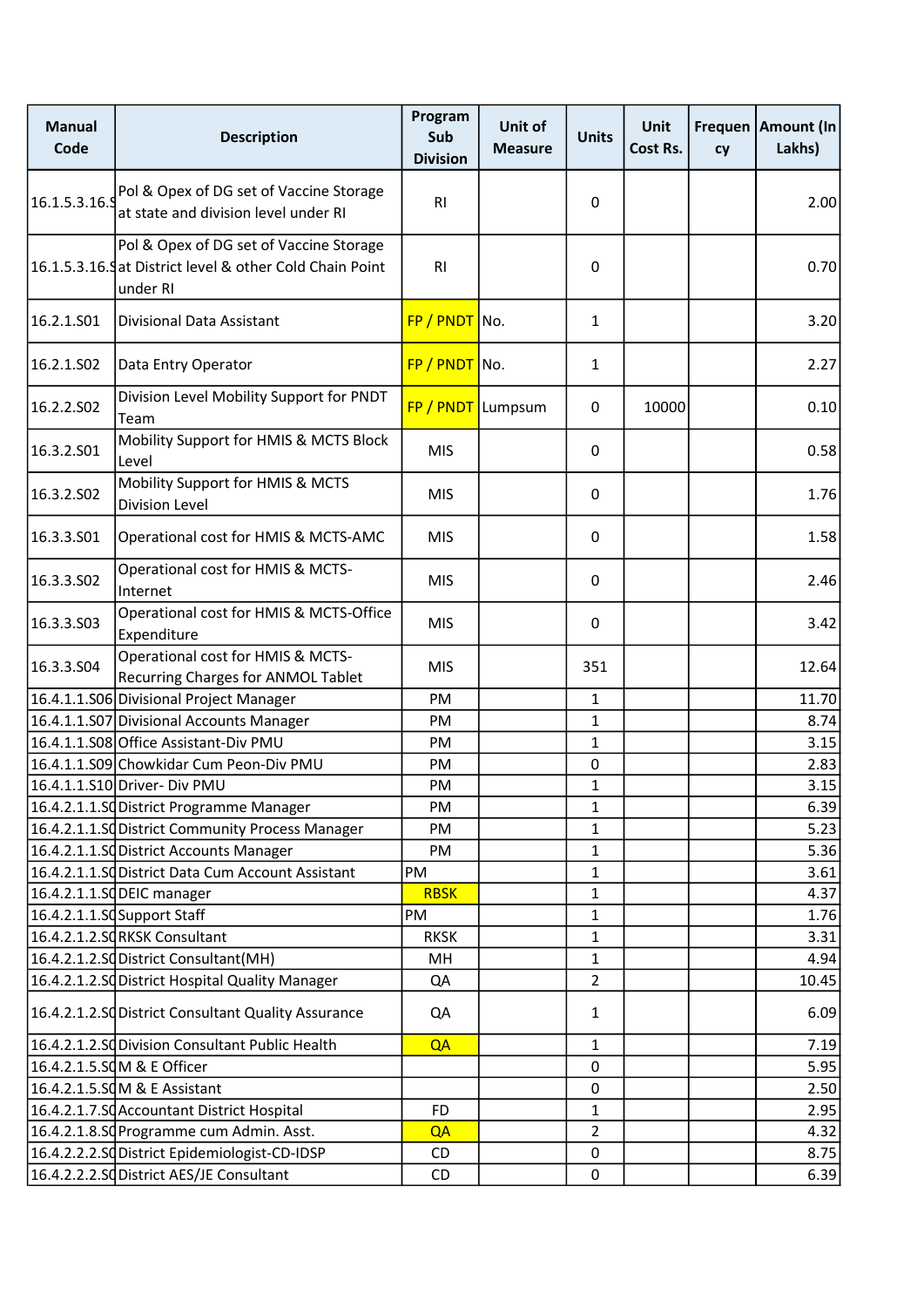| <b>Manual</b><br>Code | <b>Description</b>                                                      | Program<br>Sub<br><b>Division</b> | Unit of<br><b>Measure</b> | <b>Units</b>   | Unit<br>Cost Rs. | Frequen<br>cy | Amount (In<br>Lakhs) |
|-----------------------|-------------------------------------------------------------------------|-----------------------------------|---------------------------|----------------|------------------|---------------|----------------------|
| 16.4.2.2.3.SO         | Programme Assistants/District Technical<br>Assitant-CD-NVBDCP-AES/JE    | <b>CD</b>                         |                           | 0              |                  |               | 2.47                 |
|                       | 16.4.2.2.4.SQSr PMDT-TB HIV Coodinators                                 | <b>CD</b>                         |                           | 0              |                  |               | 4.26                 |
|                       | 16.4.2.2.4.SQPPM Coordinator                                            | <b>CD</b>                         |                           | $\mathbf 0$    |                  |               | 0.86                 |
|                       | 16.4.2.2.4.SdDistrict Programme Coordinator                             | CD                                |                           | $\pmb{0}$      |                  |               | 5.33                 |
|                       | 16.4.2.2.5.SC District Data Manager-CD-IDSP                             | CD                                |                           | 0              |                  |               | 3.73                 |
|                       | 16.4.2.2.6.SC Senior Treatment Supervisor (STS)                         | CD                                |                           | 0              |                  |               | 49.55                |
|                       | 16.4.2.2.6.SQSenior TB Lab Supervisor(STLS)                             | CD                                |                           | $\pmb{0}$      |                  |               | 31.36                |
|                       | 16.4.2.2.7.SCAccountant- Full time                                      | <b>CD</b>                         |                           | 0              |                  |               | 3.65                 |
|                       | 16.4.3.1.1.SQBlock Programme Manager                                    | PM                                |                           | 16             |                  |               | 61.57                |
|                       | 16.4.3.1.1.SQBlock Account Manager                                      |                                   |                           | 16             |                  |               | 50.87                |
|                       | 16.4.3.1.1.SQBlock Community Process Manager                            |                                   |                           | 0              |                  |               | 39.49                |
|                       | 16.4.3.1.9.SC Data Entry Operator-HR                                    |                                   |                           | $\overline{2}$ |                  |               | 4.94                 |
|                       | 16.4.3.1.9.SQData Entry Operator-MCTS OPR 820 MIS                       | <b>MIS</b>                        |                           | 16             |                  |               | 39.37                |
|                       | 16.4.3.1.9.SdData Entry Operator-MIS Outsource                          | <b>MIS</b>                        |                           |                |                  |               | 0.37                 |
|                       | 16.4.3.1.9.SdData Entry Operator-RI                                     | RI                                |                           | 0              |                  |               | 2.70                 |
|                       | 16.4.3.1.9.SC Data Entry Operator-RNTCP                                 | PM                                |                           | 0              |                  |               | 2.95                 |
|                       | 16.4.3.1.9.S1Data Entry Operator- CD-IDSP                               | CD                                |                           | $\pmb{0}$      |                  |               | 1.80                 |
|                       | 16.4.3.1.9.S1Data Entry Operator-NBCP-District                          | <b>NCD</b>                        |                           | $\mathbf 0$    |                  |               | 1.45                 |
|                       | 16.4.3.1.9.S1 Data Entry Operator -CD-AES/JE                            | <b>CD</b>                         |                           | 0              |                  |               | 1.74                 |
| 17.2.1                | Telemedicine/ teleconsultation facility<br>under Ayushman Bharat H&WC   |                                   |                           | 0              |                  |               | 23.64                |
| 17.4                  | E-rakt kosh- refer to strengthening of<br>blood services guidelines     | <b>BLOOD</b><br><b>CELL</b>       | No of<br>Facility         | 0              | 1000             | 12            | 0.12                 |
| 17.8.S05              | Internet Cost to ASHA & AF at HWC                                       |                                   |                           | 0              |                  |               | 5.93                 |
| 18.17                 | Counseling training for Service Provider                                | <b>FP</b>                         | No of<br><b>Batches</b>   | 1              | 49540            |               | 0.50                 |
| 18.23                 | <b>NBSU &amp; NBCC Register</b>                                         | <b>CH</b>                         | No of<br>register         | 83             | 350              | $\mathbf{1}$  | 0.29                 |
| 18.29                 | <b>Uniform Case Sheet of Pediatrics</b>                                 | <b>CH</b>                         | No of<br>format           | 5179           | 14               | $\mathbf{1}$  | 0.73                 |
| U.1.3.1               | Operational Expenses of UPHCs (excluding<br>rent)                       | <b>NUHM</b>                       | No.'s                     | $\overline{2}$ | 8000             | 12            | 1.92                 |
| U.2.2.1               | Mobility support for ANM/LHV                                            | <b>NUHM</b>                       | No.'s                     | 11             | 500              | 12            | 0.66                 |
| U.2.3.1               | <b>UHNDs</b>                                                            | <b>NUHM</b>                       | No.'s                     | 11             | 1000             | 12            | 1.32                 |
| U.2.3.2               | Special outreach camps in slums/<br>vulnerable areas                    | <b>NUHM</b>                       | No.'s                     | $\overline{2}$ | 3250             | 12            | 0.78                 |
| 0.3.1.1.1             | Incentives for routine activities                                       | <b>NUHM</b>                       |                           | 20             |                  |               | 4.53                 |
| U.3.1.1.2             | ASHA incentives for Ayushman Bharat<br>Health & Wellness Centres (H&WC) | <b>NUHM</b>                       |                           | $\overline{2}$ |                  |               | 0.24                 |
| U.3.1.1.3.SO          | Incentive for Health Promotion Day for<br><b>ASHAs</b>                  | <b>NUHM</b>                       | No.'s                     | 5              | 200              | 12            | 0.12                 |